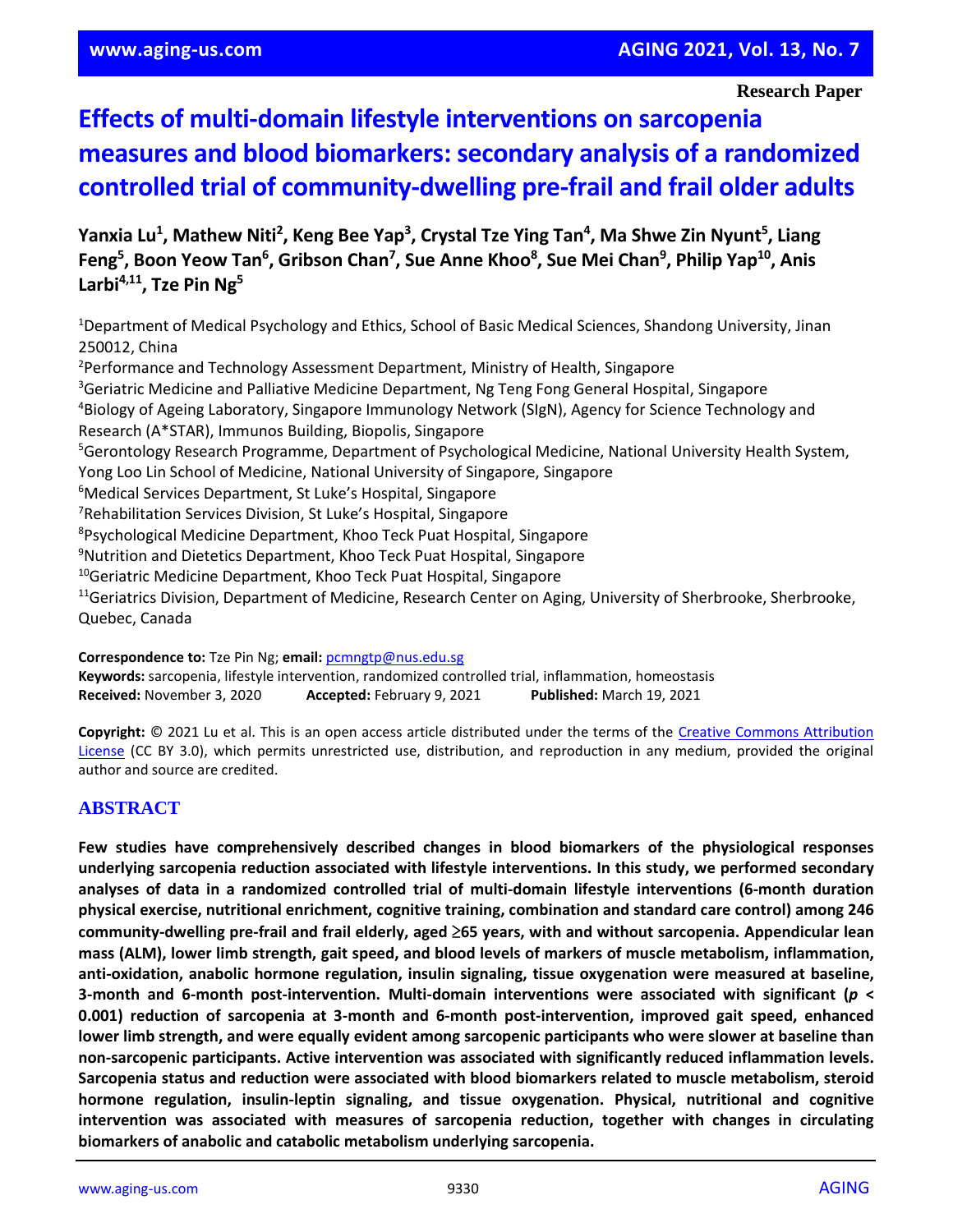# **INTRODUCTION**

The aging process is characterized by a dramatic decline in lean body or muscle mass over the decades of life and the accelerated loss of strength and function that are the hallmarks of sarcopenia [1]. The multiple adverse outcomes of sarcopenia include falls, multi-morbidity, impaired quality of life, disability and mortality [2]. As sarcopenia is potentially reversible, its effective treatment can have a dramatic impact on reducing the disease burden and increasing healthy lifespan of older people.

Age-related anabolic resistance -a blunted synthetic response to protein and exercise, are primary drivers of muscle mass loss in the aging process [3, 4]. Interventions targeting physical inactivity and malnutrition which are the primary causes of sarcopenia can thus potentially improve muscle quantity and quality and prevent or delay the progression of sarcopenia [5]. Clinical trial studies show that the effect of conventional nutritional interventions alone on muscle mass and strength in sarcopenic elderly subjects are limited [6, 7], but recent studies suggest that specific nutritional supplements such as leucine-enriched whey protein and vitamin D may increase muscle mass and muscle function in sarcopenic and malnourished older patients [8–11]. Physical exercise alone [12–14] or with nutritional intervention [15–25] are consistently shown to improve muscle mass, strength and gait speed in older adults with sarcopenia. Cognitive performance and decline are reportedly associated with handgrip strength and sarcopenia in older persons [26], and cognitive training has been shown to maintain and improve gait speed and balance [27, 28], but its effect on sarcopenia is largely unrecognized.

There is a paucity of studies that have explored changes in blood biomarkers of the physiological responses underlying sarcopenia reduction associated with lifestyle interventions. Chronic inflammation is regarded as a major pathophysiological mechanism underlying sarcopenia and has been investigated most commonly in lifestyle interventions for sarcopenia reduction [18, 29]. Exercise intervention reportedly reduce tumor necrosis factor alpha (TNF-α) mRNA and protein levels, while improving muscle strength in frail elderly [29]. Whey protein, amino acids, and vitamin D supplementation are reported to lower C-reactive protein (CRP) level in sarcopenic elderly [18]. Soy protein supplementation and exercise have been shown to result in a reduction in superoxide dismutase (SOD) levels, but did not alter either lipid or protein oxidation [25]. Increased cheese protein intake was shown to improve fasting insulin level in sarcopenic older persons [7]. The aetiology of sarcopenia is complex and

multifaceted, involving homeostatic dysregulations in multiple physiological systems. They include multiple physiological systems. They include imbalanced anabolic and catabolic metabolism that involves the actions of pancreatic, neuro-endocrine, muscle and adipocyte cytokine signaling, sex steroid anabolic homeostasis, hypothalamic–pituitary–adrenal (HPA) stress response, oxidative stress, and other mechanisms [30, 31]. The aim of this study was to explore the physiological responses associated with changes in muscle mass and function resulting from lifestyle intervention in frail older persons using a comprehensive range of blood biomarkers.

We previously reported a parallel group randomized controlled trial [32] multi-domain lifestyle interventions of six month duration (physical exercise, nutritional enrichment and cognitive training singly and in combination versus standard care control) among prefrail and frail older persons living in the community. In that Frailty Intervention Trial (FIT) in Singapore, the effects of the different interventions on frailty outcomes (muscle strength, gait speed, body mass index, exhaustion and physical activity) at 3-month and 6-month has been reported [32]. Sarcopenia using DXA measure of appendicular lean muscle mass, muscle strength and functional performance was also assessed at baseline and follow up, and are the focus of examination of interventional outcome in this paper. We also collected archival baseline and follow-up blood specimens for analyses of known and potential blood biomarker indicators of molecular regulatory activity across multiple important physiological systems. In this study, we used these blood biomarkers to examine the physiological characteristics underlying the muscle mass and physical functional responses from lifestyle interventions in frail older adults.

## **RESULTS**

#### **Baseline characterization of sarcopenia and functional status**

Participants in this randomized controlled trial  $(n = 242)$ were pre-frail or frail by the Fried physical phenotype criteria, of Chinese ethnicity with an average age of 70.0 years (SD: 4.7 years). Sarcopenia and nonsarcopenia elderly were comparable in demographic variables including mean age, proportions of gender and formal education level. Lower BMI, ASMI, lower limb strength and higher frailty score were observed in participants with sarcopenia compared to those without sarcopenia ( $p < 0.001$ ). The sarcopenic participants also tend to show lower gait speed and physical activity, but the differences did not reach statistical significance. No difference was observed in participants with and without sarcopenia with regard to cognitive function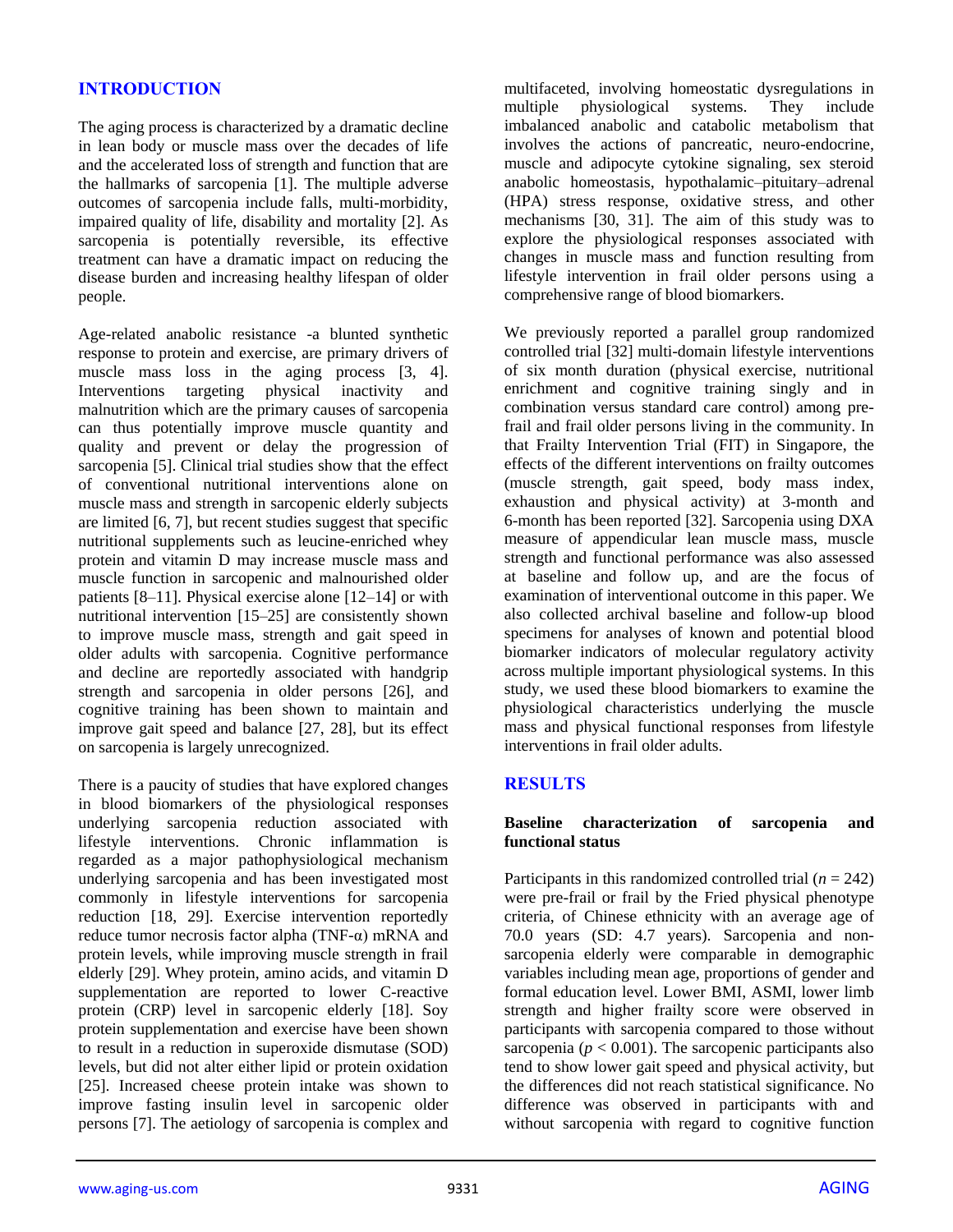|  |  |  |  |  |  | Table 1. Baseline characteristics and interventions by sarcopenia groups. |
|--|--|--|--|--|--|---------------------------------------------------------------------------|
|--|--|--|--|--|--|---------------------------------------------------------------------------|

|                                                                                                                                           | All subjects                                                       | Sarcopenic subgroups                                             |                                                                    |            |                  |  |  |
|-------------------------------------------------------------------------------------------------------------------------------------------|--------------------------------------------------------------------|------------------------------------------------------------------|--------------------------------------------------------------------|------------|------------------|--|--|
|                                                                                                                                           | $(n = 242)$                                                        | <b>Sarcopenia</b><br>$(n = 92)$                                  | Non-sarcopenia<br>$(n = 150)$                                      | $t/\chi^2$ | $\boldsymbol{p}$ |  |  |
| Age (years)                                                                                                                               | $69.97 \pm 4.70$                                                   | $69.95 \pm 4.72$                                                 | $69.98 \pm 4.71$                                                   | $-0.055$   | 0.956            |  |  |
| Gender (female)                                                                                                                           | 150 (61.98)                                                        | 59 (64.13)                                                       | 91 (60.67)                                                         | 0.290      | 0.590            |  |  |
| Secondary and above education                                                                                                             | 75 (30.99)                                                         | 33 (35.87)                                                       | 42(28.00)                                                          | 1.651      | 0.199            |  |  |
| BMI $(kg/m2)$                                                                                                                             | $23.68 \pm 3.47$                                                   | $21.31 \pm 2.55$                                                 | $25.13 \pm 3.15$                                                   | $-9.820$   | < 0.001          |  |  |
| ASMI $(kg/m2)$                                                                                                                            | $6.11 \pm 1.07$                                                    | $5.32 \pm 0.82$                                                  | $6.60 \pm 0.90$                                                    | $-11.092$  | < 0.001          |  |  |
| Lower limb strength (kg)                                                                                                                  | $14.17 \pm 5.01$                                                   | $12.27 \pm 3.11$                                                 | $15.33 \pm 5.57$                                                   | $-5.491$   | < 0.001          |  |  |
| Gait speed (second)                                                                                                                       | $5.61 \pm 1.65$                                                    | $5.76 \pm 1.76$                                                  | $5.52 \pm 1.57$                                                    | 1.074      | 0.284            |  |  |
| Physical activity (min/day)                                                                                                               | $169.12 \pm 12.63$                                                 | $158.20 \pm 112.94$                                              | $175.82 \pm 112.29$                                                | $-1.182$   | 0.238            |  |  |
| Frailty score                                                                                                                             | $2.05 \pm 0.85$                                                    | $2.28 \pm 0.87$                                                  | $1.90 \pm 0.80$                                                    | 3.494      | < 0.001          |  |  |
| Interventions $(n \ (\%))$<br>Nutritional enrichment<br>Cognitive training<br>Physical exercise<br>Combined intervention<br>Standard care | 47 (19.42)<br>49 (20.25)<br>48 (19.83)<br>49 (20.25)<br>49 (20.25) | 16 (17.39)<br>25(27.17)<br>20 (21.74)<br>17(18.48)<br>14 (15.22) | 31 (20.67)<br>24 (16.00)<br>28 (18.67)<br>32 (21.33)<br>35 (23.30) | 6.187      | 0.186            |  |  |

Data are shown as mean ± SD or *n* (%). Abbreviations: BMI = body mass index; ASMI = Appendicular skeletal muscle index; MMSE = Mini-Mental State Examination; GDS = Geriatric Depression Scale.

(MMSE), mental health (GDS), and lung function (FEV1/FVC% predicted). There were similar proportions of sarcopenia participants who received different interventions. Table 1.

## **Multi-domain lifestyle interventions reversed sarcopenia**

As shown in Figure 1A, overall there were 92 participants who had sarcopenia at baseline, and this figure was reduced to 54 and 57 respectively after 3 months and 6 months of intervention; 34.3% (25) and 32.0% (24) of the participants showed reversal of sarcopenia at 3-month and 6-month respectively. The proportions of reversal at 3-month and 6-month were highest for low gait speed, with 85.9% (55) and 83.6% (51) of the participants respectively, followed by low lower limb strength (27.6% (51) and 30.4% (55)) and low ASMI (15.5% (13) and 14.3% (12)).

Mixed model analysis (Table 2) indicated a significant main effect of time  $(p < 0.001)$ . There was a significant decrease of sarcopenia score  $(p < 0.001)$  and significant increases of lower limb strength  $(p < 0.001)$ , ASMI  $(p < 0.01$  at 3-month and  $p < 0.001$  at 6-month), and gait speed  $(p < 0.001)$  at 3-month and 6-month of intervention. There was a significant time  $\times$  group interaction for the improvement of lower limb strength  $(p < 0.05)$  and a borderline time  $\times$  group interaction for the reduction of sarcopenia score  $(p = 0.059)$ . Improvements in sarcopenia (mean change  $= -0.76$ ,

 $p < 0.01$  at 6-month) and gait speed (mean change  $= -1.29$ ) second,  $p < 0.05$  at 3-month) were most evident in the physical exercise group in comparison with the standard care group. Combined intervention (mean change  $= 2.75$ ) kg,  $p < 0.05$ ), physical exercise (mean change =  $3.16$  kg,  $p < 0.01$ ), and cognitive training (mean change  $= 2.42$  kg,  $p < 0.05$ ) significantly enhanced lower limb strength at 6-month of intervention versus the standard care group. Figure 1B summarizes the changes in sarcopenia score and its components from baseline to 3-month and 6-month for each interventional arm.

#### **Responsiveness to interventions of sarcopenia versus non-sarcopenia participants**

Although sarcopenic elderly were slower and more inactive at baseline, results (Table 3) showed that they were as responsive as their non-sarcopenia counterparts to the interventions. Both groups had overall significant improvements in lower limb strength  $(p < 0.001)$ , ASMI  $(p \lt 0.01$  for sarcopenia and  $p \lt 0.05$  for nonsarcopenia), and gait speed  $(p < 0.001)$  at 3-month and 6-month of intervention. No difference between sarcopenia and non-sarcopenia groups was observed in the change of sarcopenia components at 3-month and 6-month, except that sarcopenia elderly had marginally more increase in 6-month ASMI than those without sarcopenia ( $p = 0.051$ ). The comparable responsiveness of sarcopenia versus non-sarcopenia participants overall was replicated in the detailed data in each interventional arm shown in Table 4.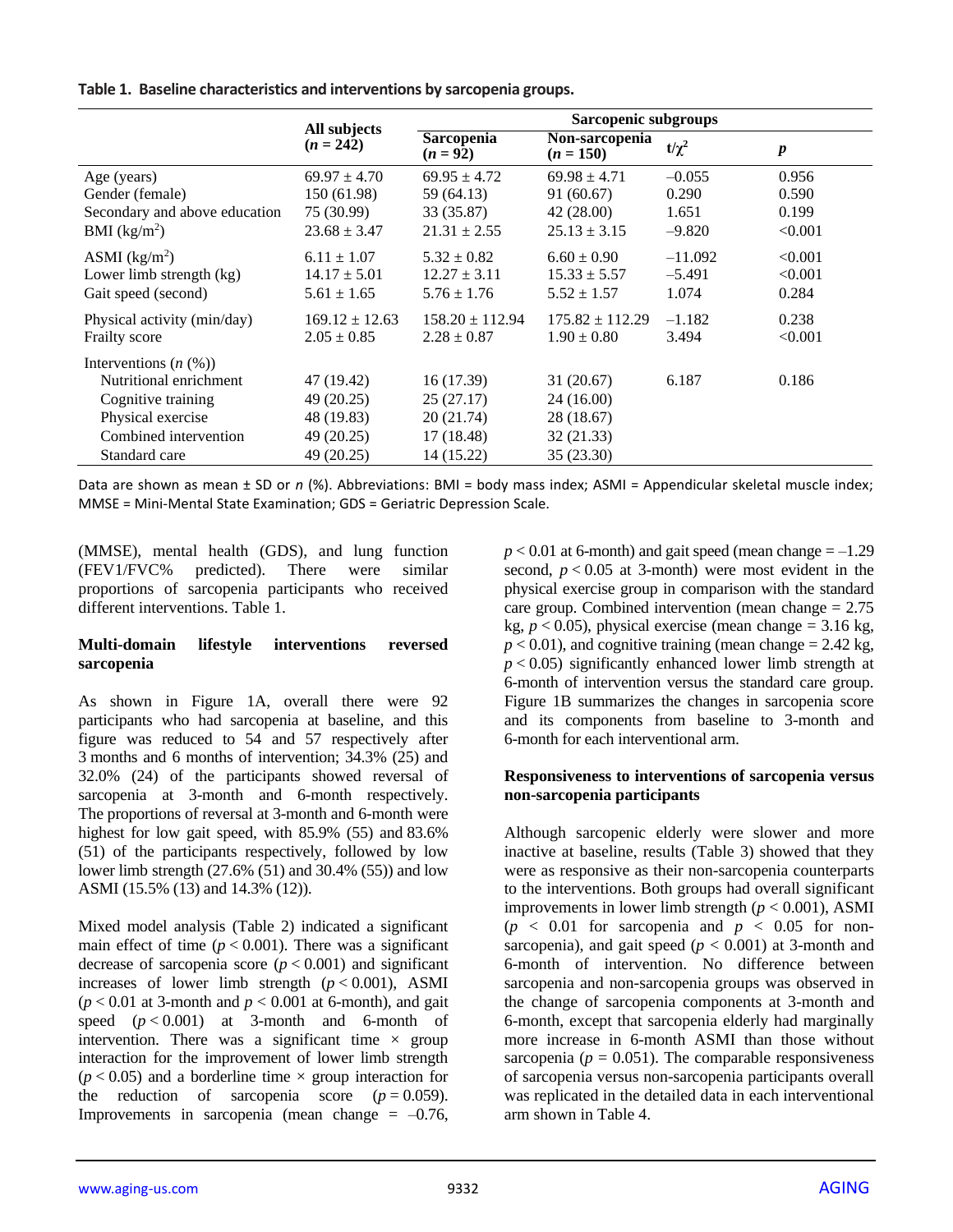#### **Baseline characteristics of subjects with postinterventional sarcopenia reversal**

The features of sarcopenia reversal were explored by comparing the demographics, physical and related blood biomarkers in the groups with sarcopenia reversal (presence of sarcopenia at baseline and absence of sarcopenia at 6-month,  $n = 24$ ) versus the sarcopenia non-reversal group (presence of sarcopenia at both baseline and 6-month,  $n = 51$ ), and the non-sarcopenia group (absence of sarcopenia at both baseline and 6 month,  $n = 131$ ) groups. There was a much higher proportion of male participants in the reversal group (54.2%) than in the sarcopenia non-reversal (25.5%) and the non-sarcopenia  $(38.2%)$  groups  $(p < 0.05)$ . Figure 2A. Participants whose sarcopenia were reversed at 6-month had significantly higher baseline ASMI levels than those who remained sarcopenic at 6-month



**Figure 1. Changes in sarcopenia and its components after multi-domain lifestyle intervention.** (**A**) Sarcopenia and component functional status among trial subjects (*n* = 242) at baseline, 3 month and 6 month. Reversal was defined as the presence at baseline and absence during follow-up. ASMI = Appendicular skeletal muscle index. (**B**) Changes in sarcopenia score and its components from baseline to 3-month and 6-month for each interventional arm. Sarcopenia score was calculated as the number of positive components for a participant. The components of sarcopenia included lower limb strength, ASMI, and gait speed. Participants were stratified by intervention groups consisting of nutritional enrichment (*n* = 47), cognitive training (*n* = 49), physical exercise (*n* = 48), combined intervention (*n* = 49), and standard care (*n* = 49) groups. ASMI = appendicular skeletal muscle index.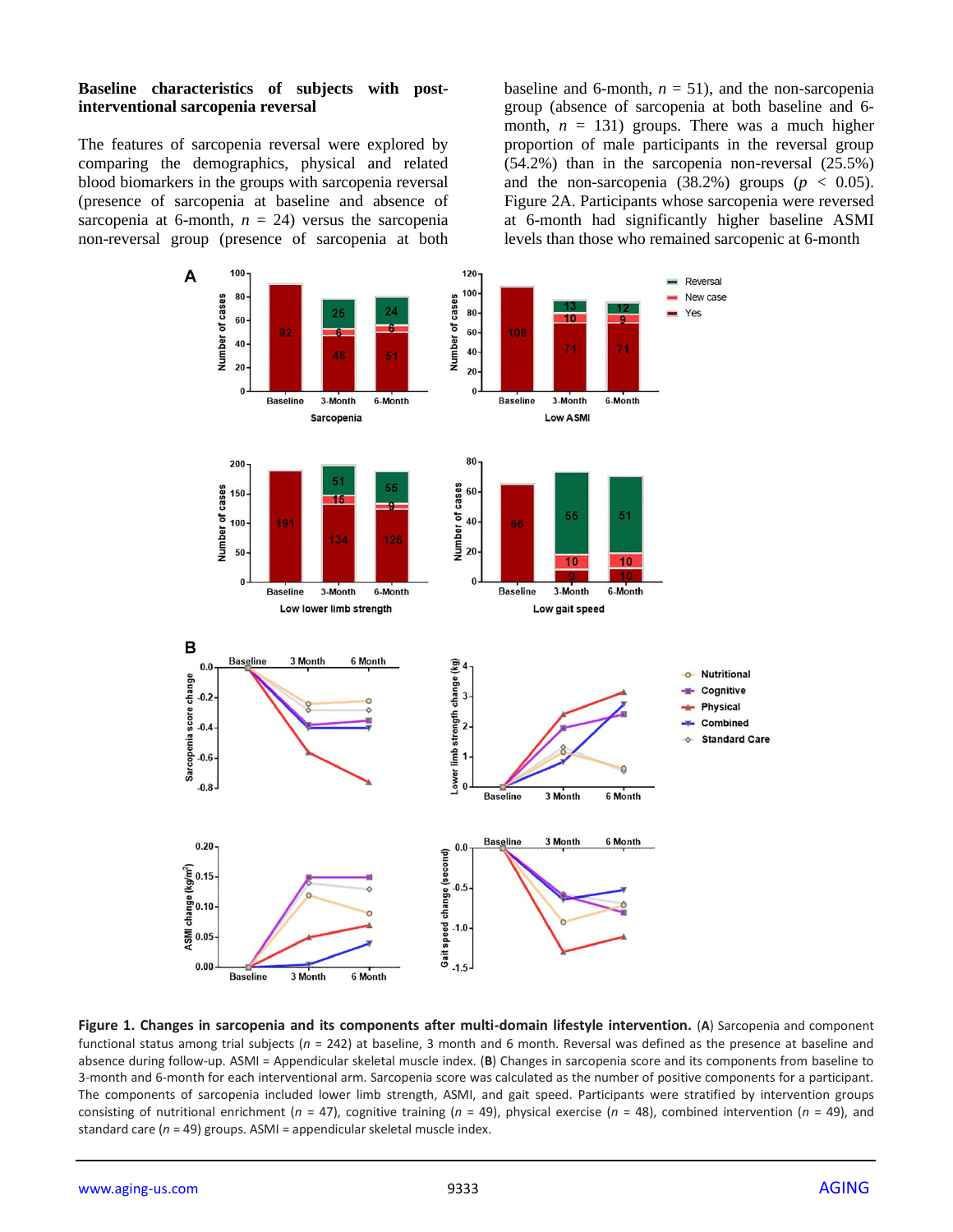|                                     | Lifestyle Interventions (mean $\pm$ SD) |                         |                               |                                                                                                     |                                       |                 |       |            |
|-------------------------------------|-----------------------------------------|-------------------------|-------------------------------|-----------------------------------------------------------------------------------------------------|---------------------------------------|-----------------|-------|------------|
|                                     | <b>Nutritional</b><br>$(n = 47)$        | Cognitive<br>$(n = 49)$ | <b>Physical</b><br>$(n = 48)$ | <b>Combined</b><br>$(n = 49)$                                                                       | <b>Standard</b><br>Care<br>$(n = 49)$ | Time            | Group | Time*Group |
| Sarcopenia                          |                                         |                         |                               |                                                                                                     |                                       |                 |       |            |
| score                               |                                         |                         |                               |                                                                                                     |                                       |                 |       |            |
| <b>Baseline</b>                     | $1.47 \pm 0.88$                         | $1.63 \pm 0.86$         | $1.75 \pm 0.79$               | $1.40 \pm 0.79$                                                                                     | $1.33 \pm 0.83$                       | < 0.001         | 0.307 | 0.059      |
| 3 Month***                          | $1.11 \pm 0.94$                         | $1.25 \pm 0.87$         | $1.12 \pm 0.75$               | $1.00 \pm 0.72$                                                                                     | $1.02 \pm 0.73$                       |                 |       |            |
| 6 Month***                          | $1.14 \pm 0.92$                         | $1.27 \pm 0.75$         | $0.93 \pm 0.72$               | $0.98\pm0.88$                                                                                       | $1.02 \pm 0.80$                       |                 |       |            |
| Change (mean<br>$(95\% \text{ CI})$ |                                         |                         |                               |                                                                                                     |                                       |                 |       |            |
| 3 Month                             |                                         |                         |                               | $-0.24$ ( $-0.47$ , $-0.38$ ( $-0.65$ , $-0.56$ ( $-0.81$ , $-0.40$ ( $-0.62$ , $-0.28$ ( $-0.56$ , |                                       |                 |       |            |
|                                     | $-0.02$                                 | $-0.10$                 | $-0.32$                       | $-0.17$                                                                                             | 0.01)                                 |                 |       |            |
| 6 Month                             |                                         |                         |                               | $-0.22$ ( $-0.45$ , $-0.35$ ( $-0.57$ , $-0.76$ ( $-0.99$ , $-0.40$ ( $-0.60$ , $-0.28$ ( $-0.54$ , |                                       |                 |       |            |
|                                     | 0.02)                                   | $-0.13$                 | $-0.52)^{\frac{8}{9}}$        | $-0.19$                                                                                             | $-0.01$ )                             |                 |       |            |
| ASMI, $\text{kg/m}^2$               |                                         |                         |                               |                                                                                                     |                                       |                 |       |            |
| <b>Baseline</b>                     | $6.14 \pm 1.25$                         | $5.70 \pm 0.93$         | $6.12 \pm 0.98$               | $6.41 \pm 1.15$                                                                                     | $6.21 \pm 0.92$                       | < 0.001         | 0.066 | 0.635      |
| 3 Month**                           | $6.28 \pm 1.26$                         | $5.92 \pm 1.06$         | $6.21 \pm 1.01$               | $6.40 \pm 1.14$                                                                                     | $6.21 \pm 0.85$                       |                 |       |            |
|                                     |                                         |                         |                               |                                                                                                     |                                       |                 |       |            |
| 6 Month***                          | $6.26 \pm 1.27$                         | $5.92 \pm 1.09$         | $6.24 \pm 1.01$               | $6.44 \pm 1.14$                                                                                     | $6.19 \pm 0.90$                       |                 |       |            |
| Change (mean                        |                                         |                         |                               |                                                                                                     |                                       |                 |       |            |
| $(95\% \text{ CI})$                 |                                         |                         |                               |                                                                                                     |                                       |                 |       |            |
| 3 Month                             | 0.12(0.03,                              | $0.15(-0.01,$           | $0.05 (-0.03,$                | $-0.01(-0.15,$                                                                                      | 0.14(0.03,                            |                 |       |            |
|                                     | 0.20)                                   | 0.30)                   | 0.12)                         | 0.13)                                                                                               | 0.26)                                 |                 |       |            |
| 6 Month                             | 0.09(0.01,                              | $0.15(-0.01,$           | $0.07(-0.00,$                 | $0.04 (-0.05,$                                                                                      | 0.13(0.01,                            |                 |       |            |
|                                     | 0.18)                                   | 0.30)                   | 0.15)                         | 0.12)                                                                                               | 0.25)                                 |                 |       |            |
| <b>Lower</b> limb                   |                                         |                         |                               |                                                                                                     |                                       |                 |       |            |
| strength, kg                        |                                         |                         |                               |                                                                                                     |                                       |                 |       |            |
| <b>Baseline</b>                     | $14.25 \pm 5.86$                        | $12.71 \pm 3.40$        | $13.72 \pm 4.17$              | $15.10 \pm 6.15$                                                                                    | $15.06 \pm 4.74$ < 0.001              |                 | 0.255 | 0.012      |
| $3$ Month $\hspace{-1.5mm}^{***}$   | $15.43 \pm 5.88$                        | $14.72 \pm 5.77$        | $16.13 \pm 5.54$              | $16.02 \pm 6.17$                                                                                    | $16.22 \pm 5.54$                      |                 |       |            |
| 6 Month***                          | $15.05 \pm 4.79$                        | $15.16 \pm 5.24$        | $16.88 \pm 5.47$              | $17.77 \pm 6.79$                                                                                    | $15.17 \pm 4.47$                      |                 |       |            |
| <b>Change</b> (mean                 |                                         |                         |                               |                                                                                                     |                                       |                 |       |            |
| $(95\% \text{ CI})$                 |                                         |                         |                               |                                                                                                     |                                       |                 |       |            |
| 3 Month                             | $1.17(-0.21,$                           | 1.96(0.37,              | 2.42(1.05,                    | $0.84 (-0.47,$                                                                                      | $1.33(-0.38,$                         |                 |       |            |
|                                     | 2.54)                                   | 3.56)                   | 3.78)                         | 2.15)                                                                                               | 3.04)                                 |                 |       |            |
| 6 Month                             | $0.62 (-0.59,$                          | 2.42 (1.04,             | 3.16(1.71,                    | 2.75 (1.46,                                                                                         | $0.53(-0.88,$                         |                 |       |            |
|                                     | 1.83)                                   | $(3.80)^{\frac{5}{3}}$  | $(4.61)^{\S\$                 | $(4.05)^{\$}$                                                                                       | 1.95)                                 |                 |       |            |
| Gait speed,                         |                                         |                         |                               |                                                                                                     |                                       |                 |       |            |
| second                              |                                         |                         |                               |                                                                                                     |                                       |                 |       |            |
| <b>Baseline</b>                     | $5.75 \pm 1.75$                         | $5.39 \pm 1.17$         | $6.08 \pm 2.08$               | $5.39 \pm 1.25$                                                                                     | $5.47 \pm 1.77$                       | $< 0.001$ 0.382 |       | 0.355      |
| 3 Month***                          | $4.83 \pm 1.20$                         | $4.76 \pm 0.98$         | $4.79 \pm 0.89$               | $4.74 \pm 1.20$                                                                                     | $4.90 \pm 1.73$                       |                 |       |            |
| 6 Month***                          | $4.99 \pm 1.03$                         | $4.62 \pm 0.81$         | $4.97 \pm 1.04$               | $4.83 \pm 1.13$                                                                                     | $4.79 \pm 0.99$                       |                 |       |            |
| Change (mean                        |                                         |                         |                               |                                                                                                     |                                       |                 |       |            |
| $(95\% \text{ CI})$                 |                                         |                         |                               |                                                                                                     |                                       |                 |       |            |
| 3 Month                             |                                         |                         |                               | $-0.92$ (-1.43, -0.59 (-0.98, -1.29 (-1.87, -0.64 (-1.06, -0.57 (-1.09,                             |                                       |                 |       |            |
|                                     | $-0.41)$                                | $-0.20$                 | $-0.71)$ <sup>§</sup>         | $-0.23$                                                                                             | $-0.04$ )                             |                 |       |            |
| 6 Month                             |                                         |                         |                               | $-0.71$ (-1.22, -0.80 (-1.16, -1.10 (-1.73, -0.52 (-0.92, -0.69 (-1.19,                             |                                       |                 |       |            |
|                                     | $-0.21$ )                               | $-0.43$                 | $-0.48$ )                     | $-0.11)$                                                                                            | $-0.18$                               |                 |       |            |
|                                     |                                         |                         |                               |                                                                                                     |                                       |                 |       |            |

**Table 2. Effects of multi-domain lifestyle interventions on sarcopenia and components at 3 month and 6 month.**

Abbreviations: ASMI = Appendicular skeletal muscle index. \*\**p* < 0.01, \*\*\**p* < 0.001 vs. baseline level; §*p* < 0.05, §§*p* < 0.01 vs. standard care group.

 $(p < 0.05)$ . There was no significant difference in baseline lower limb strength between the sarcopenia reversal and non-sarcopenia groups ( $p > 0.05$ ), but the sarcopenia nonreversal group had significantly lower baseline lower limb strength than those in the non-sarcopenia group  $(p \lt p)$ 0.001). No difference was observed for gait speed among the three groups ( $p > 0.05$ ). Figure 2B.

#### **Blood biomarkers of physiological functions**

#### *Cross-sectional differences by sarcopenia groups*

At baseline, sarcopenic participants showed lower levels of circulating biomarker indicators of multiple physiological functions compared to non-sarcopenic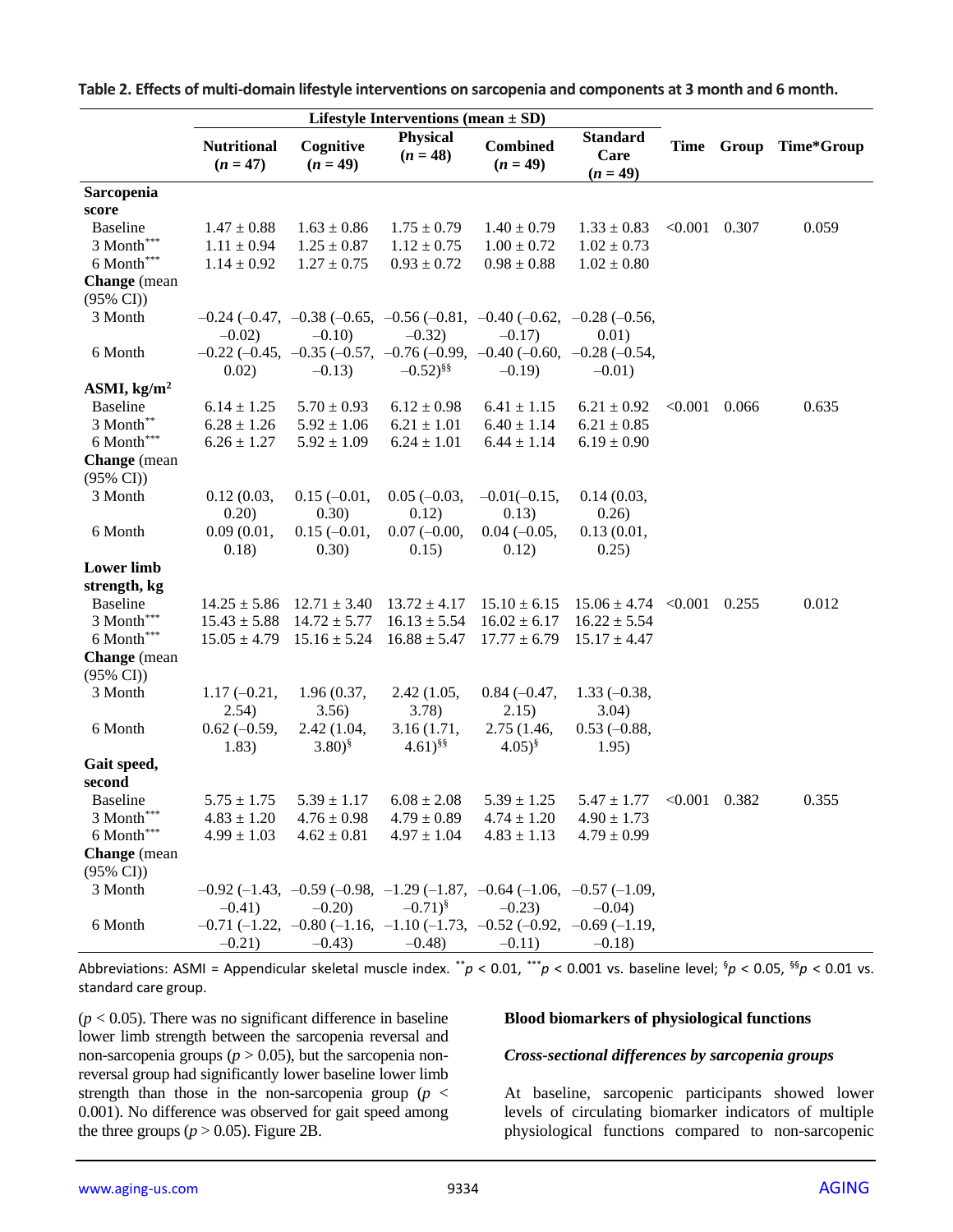|                         |                             | Sarcopenic subgroups     |                               |                  |                  |  |  |  |
|-------------------------|-----------------------------|--------------------------|-------------------------------|------------------|------------------|--|--|--|
|                         | All subjects<br>$(n = 242)$ | Sarcopenia<br>$(n = 92)$ | Non-Sarcopenia<br>$(n = 150)$ | $\boldsymbol{t}$ | $\boldsymbol{p}$ |  |  |  |
| Lower limb strength, kg |                             |                          |                               |                  |                  |  |  |  |
| Baseline (0M)           | $14.17 \pm 5.01$            | $12.27 \pm 3.11$         | $15.33 \pm 5.57$              | $-5.491$         | < 0.001          |  |  |  |
| 3 Month (3M)            | $15.71 \pm 5.76***$         | $13.93 \pm 4.13***$      | $16.75 \pm 6.31***$           | $-4.132$         | < 0.001          |  |  |  |
| $6$ Month $(6M)$        | $16.04 \pm 5.50***$         | $14.08 \pm 4.71***$      | $17.17 \pm 5.61***$           | $-4.256$         | < 0.001          |  |  |  |
| Change (3M-0M)%         | $15.57 \pm 38.15$           | $17.47 \pm 36.55$        | $14.47 \pm 39.12$             | 0.580            |                  |  |  |  |
| Change (6M-0M)%         | $18.28 \pm 36.22$           | $19.05 \pm 38.46$        | $17.84 \pm 34.99$             | 0.243            |                  |  |  |  |
| F, p                    | 19.612, < 0.001             | 10.160, <0.001           | 11.343, < 0.001               |                  |                  |  |  |  |
| ASMI, $\text{kg/m}^2$   |                             |                          |                               |                  |                  |  |  |  |
| Baseline (0M)           | $6.11 \pm 1.07$             | $5.32 \pm 0.82$          | $6.60 \pm 0.90$               | $-11.092$        | < 0.001          |  |  |  |
| 3 Month (3M)            | $6.21 \pm 1.07^{**}$        | $5.37 \pm 0.74$          | $6.66 \pm 0.95^*$             | $-10.603$        | < 0.001          |  |  |  |
| $6$ Month $(6M)$        | $6.21 \pm 1.09***$          | $5.35 \pm 0.76^{**}$     | $6.68 \pm 0.95$               | $-10.802$        | < 0.001          |  |  |  |
| Change (3M-0M)%         | $1.65 \pm 6.18$             | $2.20 \pm 6.84$          | $1.35 \pm 5.80$               | 0.928            |                  |  |  |  |
| Change (6M-0M)%         | $1.69 \pm 5.82$             | $1.73 \pm 7.04$          | $1.68 \pm 5.06$               | 0.051            |                  |  |  |  |
| F, p                    | 8.104, <0.001               | 6.486, 0.002             | 3.513, 0.035                  |                  |                  |  |  |  |
| Gait speed, second      |                             |                          |                               |                  |                  |  |  |  |
| Baseline (0M)           | $5.61 \pm 1.65$             | $5.76 \pm 1.76$          | $5.52 \pm 1.57$               | 1.074            | 0.284            |  |  |  |
| 3 Month (3M)            | $4.84 \pm 1.23***$          | $4.72 \pm 1.01***$       | $4.85 \pm 1.33***$            | $-0.834$         | 0.405            |  |  |  |
| $6$ Month $(6M)$        | $4.84 \pm 1.01***$          | $4.92 \pm 1.02***$       | $4.79 \pm 1.00***$            | 0.942            | 0.347            |  |  |  |
| Change (3M-0M)%         | $-10.43 \pm 24.17$          | $-13.29 \pm 23.56$       | $-8.79 \pm 24.44$             | $-1.378$         |                  |  |  |  |
| Change (6M-0M)%         | $-9.04 \pm 24.45$           | $-9.37 \pm 26.11$        | $-8.85 \pm 23.53$             | $-0.155$         |                  |  |  |  |
| F, p                    | 28.155, <0.001              | 13.688, <0.001           | 16.408, <0.001                |                  |                  |  |  |  |

**Table 3. Physical function improvements at 3-month and 6-month interventions in sarcopenia versus non-sarcopenia elderly.**

Abbreviations: ASMI = Appendicular skeletal muscle index. \**p* < 0.05, \*\**p* < 0.01, \*\*\**p* < 0.001 vs. baseline level.

participants, for those that were particularly related to muscle metabolism (creatinine:  $p < 0.05$ ; irisin:  $p < 0.01$ ), oxidative stress regulation (GSSG:  $p < 0.01$ ), sex hormone and HPA stress (DHEA-S:  $p < 0.05$ ), insulin signaling (c-peptide:  $p < 0.01$ ; insulin:  $p < 0.05$ ; leptin: *p*  $(0.05)$ , and tissue oxygenation (haemoglobin:  $p < 0.001$ ; haematocrit:  $p < 0.05$ ; red blood cell:  $p < 0.05$ ). Table 5. The linear regression models also revealed the associations of these biomarkers with component measures of lower limb strength, ASMI and gait speed. Supplementary Table 1.

## *Differences in pre- and post-interventional changes by sarcopenia groups*

The differences in the levels of these biomarkers between the sarcopenia and non-sarcopenia groups that were observed at baseline pre-intervention were mostly reduced after 6 months of intervention, resulting in comparable levels of biomarkers of muscle metabolism (creatinine; irisin) and insulin signaling (c-peptide; insulin; leptin). There remained significant differences in the biomarker levels of anti-oxidation (GSSG) and tissue oxygenation (haemoglobin; haematocrit; red blood cell) between the two groups. With regard to sex hormone and HPA stress, the difference in DHEA-S levels disappeared while the difference in cortisol levels

emerged at 6 months between sarcopenia and nonsarcopenia elderly. Table 5.

With regard to inflammatory biomarkers, no difference between sarcopenia and non-sarcopenia groups were observed at baseline or 6 months of intervention. There were substantial reductions in the levels of inflammation indicators such as CRP (from 6.17 µg/mL to 2.97  $\mu$ g/mL) and TNF-α (from 10.24 pg/mL to 9.52 pg/mL), and this was especially pronounced in the sarcopenia group (CRP: from 6.32  $\mu$ g/mL to 2.69  $\mu$ g/mL; TNF- $\alpha$ : from 10.69 pg/mL to 9.35 pg/mL).

# *Differences by specific intervention domains*

The level of TNF- $\alpha$  was most significantly reduced by combined intervention ( $p < 0.05$ ) and the level of CRP was most significantly reduced by cognitive training (*p* < 0.05). Creatinine level decreased significantly in the standard care group ( $p < 0.001$ ), but was preserved in the physical exercise, combined intervention and nutritional enrichment groups  $(p > 0.05)$ , or increased in the cognitive training group  $(p \lt 0.05)$ . All active interventions also preserved c-peptide and insulin levels whereas they were significantly decreased in the standard care group ( $p < 0.05$  for c-peptide and  $p < 0.01$ for insulin). Supplementary Table 2.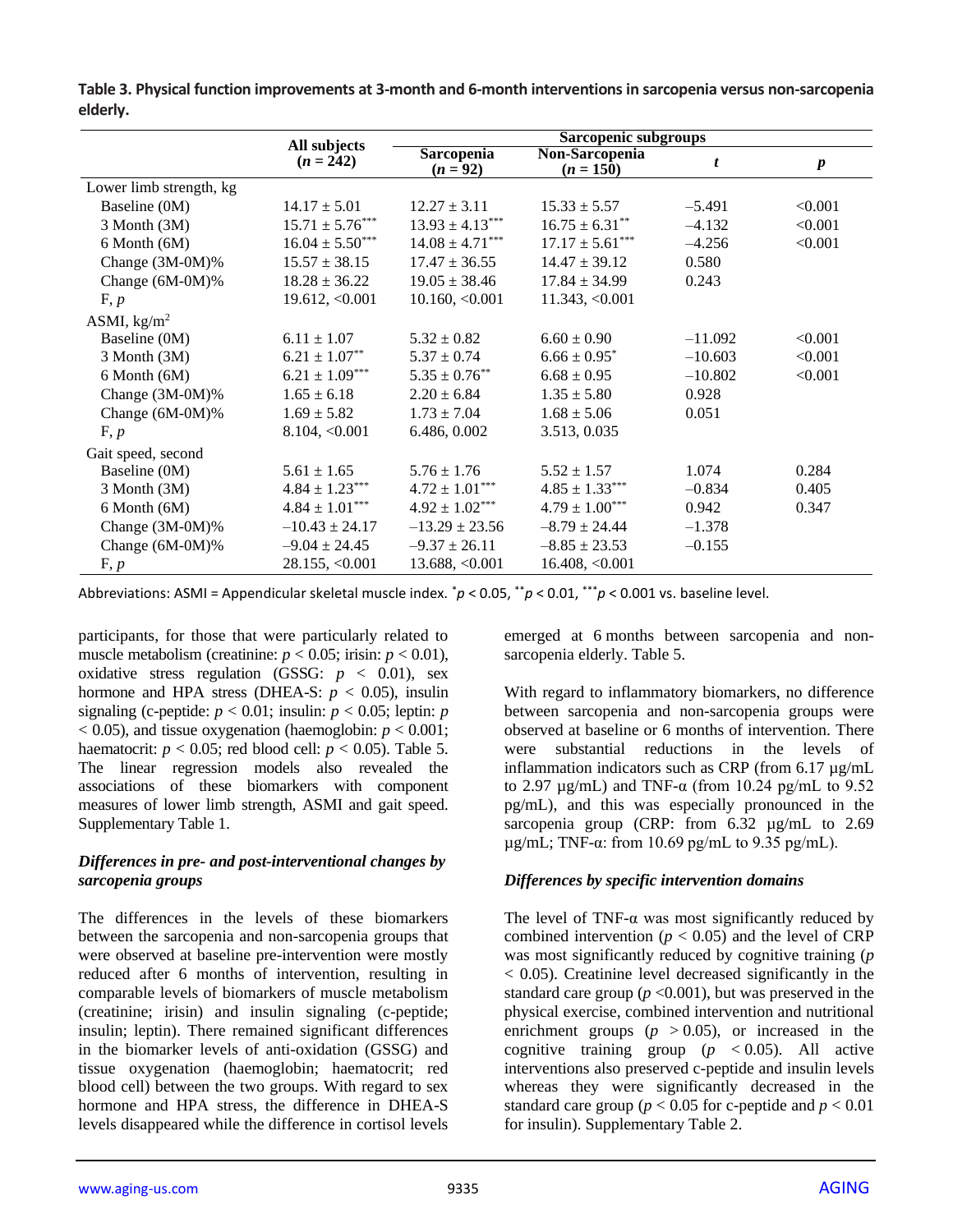#### *Differences by sarcopenia reversal groups*

We compared the baseline levels of blood biomarkers among non-sarcopenia, sarcopenia non-reversal and sarcopenia reversal groups. As shown in Figure 2C, sarcopenia reversal tended to be predicted by higher baseline creatinine, c-peptide, and haemoglobin levels.

#### **DISCUSSION**

In this secondary analysis of data from our previous studies, we observed that multi-domain physical, nutritional and cognitive interventions among pre-frail and frail older adults were associated with favorable changes in sarcopenia and blood biomarkers underlying the muscle mass and physical functional response to intervention. As previously reported, the data are highly consistent with previous studies in showing that physical exercise alone or in combination with cognitive and nutritional intervention was most efficacious in improving muscle mass, lower limb strength and gait speed. The physical exercise in this study was of moderate and gradually increasing intensity and well tolerated with high adherence rate

(85%). Perhaps unsurprisingly, there was limited effect observed with nutritional intervention delivered with a traditional oral nutrition supplement and not with a formulation with high content of leucine or whey protein or vitamin D, which have been shown in more recent studies to increase muscle mass and muscle function in sarcopenic and malnourished older patients [8–11]. The observed effects of cognitive training on enhancing gait speed is expected given the important role of cognitive processing especially executive functioning in balance and gait and functional mobility. The concurrent improvement in lower limb strength was somewhat surprising, and has not been reported by other interventional studies that only assessed gait and balance but not muscle strength. The mechanistic relationships are still not fully understood, although age-related loss of motor neuron can reduce muscle mass and strength, and sarcopenia is believed to be an important link between the comorbidity of cognitive impairment and physical functional impairment [28, 33]. We also speculate that the observed effect may be attributed to the extraordinary physical activity associated with participation in cognitive training classes in habitually sedentary frail individuals.



**Figure 2. Characterization of demographics.** (**A**) sarcopenia components, (**B**) and related biomarker, (**C**) features of elderly with sarcopenia reversal at the end of the intervention. No reversal was defined as the presence of sarcopenia at both baseline and 6-month (*n* = 51). Reversal group included elderly who had the presence of sarcopenia at baseline and absence of sarcopenia at 6-month (*n* = 24). Nonsarcopenia was classified as the absence of sarcopenia at both baseline and 6-month (*n* = 131). CRP = C-reactive protein, TNF-α = tumor necrosis factor alpha, DHEA-S = dehydroepiandrosterone sulfate.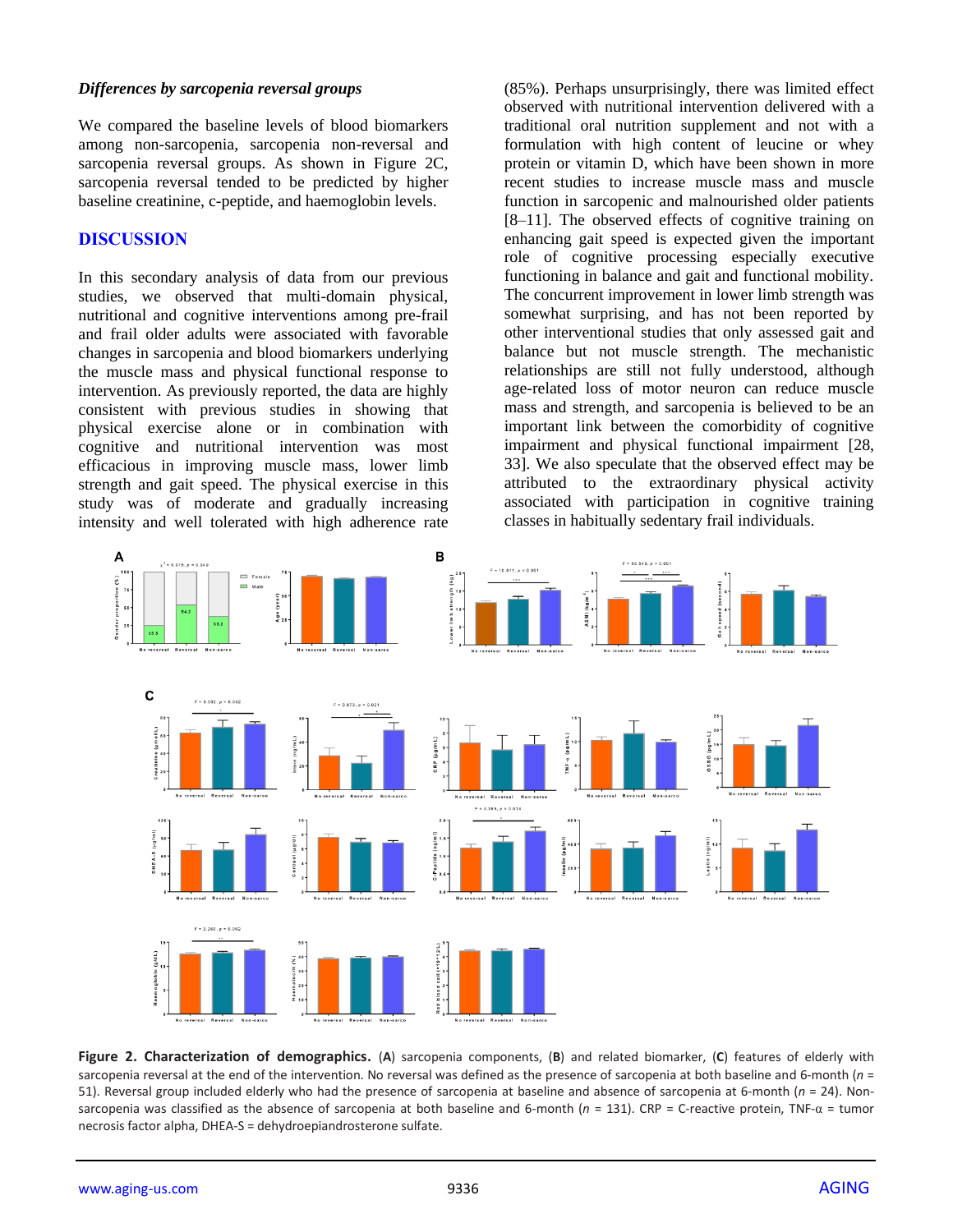|                         | Sarcopenia       | Non-<br>Sarcopenia            | t                | $\boldsymbol{p}$ | Sarcopenia       | Non-<br>Sarcopenia           | t         | $\boldsymbol{p}$ |
|-------------------------|------------------|-------------------------------|------------------|------------------|------------------|------------------------------|-----------|------------------|
|                         |                  | <b>Nutritional Enrichment</b> |                  |                  |                  | <b>Physical Exercise</b>     |           |                  |
|                         | $n=16$           | $n = 31$                      |                  |                  | $n = 25$         | $n = 24$                     |           |                  |
| Lower limb              |                  |                               |                  |                  |                  |                              |           |                  |
| strength, kg            |                  |                               |                  |                  |                  |                              |           |                  |
| <b>Baseline</b>         | $11.02 \pm 2.37$ | $15.91 \pm 6.44$              | $-3.765$ < 0.001 |                  | $11.97 \pm 3.00$ | $13.47 \pm 3.67$             | $-1.566$  | 0.124            |
| 6 Month                 | $12.53 \pm 3.58$ | $16.40 \pm 4.87$              | $-2.708$         | 0.010            | $13.52 \pm 4.05$ | $16.60 \pm 5.80$             | $-2.032$  | 0.048            |
| t, p                    | $-2.154, 0.049$  | $-0.073, 0.942$               |                  |                  | $-1.828, 0.083$  | $-3.069, 0.005$              |           |                  |
| ASMI, kg/m <sup>2</sup> |                  |                               |                  |                  |                  |                              |           |                  |
| <b>Baseline</b>         | $4.87 \pm 0.66$  | $6.79 \pm 0.94$               | $-7.247 < 0.001$ |                  | $5.20 \pm 0.79$  | $6.23 \pm 0.78$              | $-4.559$  | < 0.001          |
| 6 Month                 | $4.77 \pm 0.53$  | $6.89 \pm 0.91$               | $-8.898 < 0.001$ |                  | $5.36 \pm 0.74$  | $6.43 \pm 1.12$              | $-3.511$  | 0.001            |
| t, p                    | $-0.383, 0.710$  | $-2.404, 0.024$               |                  |                  | $-1.868, 0.078$  | $-1.401, 0.177$              |           |                  |
| Gait speed, second      |                  |                               |                  |                  |                  |                              |           |                  |
| <b>Baseline</b>         | $6.39 \pm 2.58$  | $5.41 \pm 1.03$               | 1.457            | 0.163            | $5.59 \pm 1.00$  | $5.18 \pm 1.32$              | 1.214     | 0.231            |
| 6 Month                 | $5.53 \pm 1.17$  | $4.70 \pm 0.83$               | 2.690            | 0.010            | $4.87 \pm 0.90$  | $4.40 \pm 0.66$              | 1.988     | 0.053            |
| t, p                    | 1.482, 0.160     | 2.935, 0.007                  |                  |                  | 3.642, 0.002     | 2.785, 0.011                 |           |                  |
|                         |                  | <b>Cognitive Training</b>     |                  |                  |                  | <b>Combined Intervention</b> |           |                  |
|                         | $n=20$           | $n=28$                        |                  |                  | $n=17$           | $n = 32$                     |           |                  |
| Lower limb              |                  |                               |                  |                  |                  |                              |           |                  |
| strength, kg            |                  |                               |                  |                  |                  |                              |           |                  |
| <b>Baseline</b>         | $13.07 \pm 2.79$ | $14.18 \pm 4.92$              | $-0.995$         | 0.325            | $12.53 \pm 3.99$ | $16.46 \pm 6.69$             | $-2.214$  | 0.032            |
| 6 Month                 | $16.58 \pm 6.26$ | $17.09 \pm 4.94$              | $-0.315$         | 0.754            | $13.80 \pm 3.91$ | $19.63 \pm 7.10$             | $-2.961$  | 0.005            |
| t, p                    | $-2.818, 0.011$  | $-3.339, 0.002$               |                  |                  | $-1.873, 0.082$  | $-3.865, <0.001$             |           |                  |
| ASMI, $\text{kg/m}^2$   |                  |                               |                  |                  |                  |                              |           |                  |
| <b>Baseline</b>         | $5.53 \pm 0.80$  | $6.54 \pm 0.88$               | $-4.059$ < 0.001 |                  | $5.36 \pm 0.71$  | $6.98 \pm 0.93$              | $-6.266$  | < 0.001          |
| 6Month                  | $5.43 \pm 0.75$  | $6.66 \pm 0.87$               | $-4.514 < 0.001$ |                  | $5.44 \pm 0.79$  | $6.95 \pm 0.93$              | $-5.346$  | < 0.001          |
| t, p                    | $-0.600, 0.559$  | $-2.239, 0.034$               |                  |                  | $-2.065, 0.058$  | 0.341, 0.736                 |           |                  |
| Gait speed, second      |                  |                               |                  |                  |                  |                              |           |                  |
| <b>Baseline</b>         | $5.76 \pm 2.07$  | $6.30 \pm 2.09$               | $-0.894$         | 0.376            | $5.33 \pm 1.31$  | $5.42 \pm 1.24$              | $-0.239$  | 0.812            |
| 6 Month                 | $4.84 \pm 0.99$  | $5.07 \pm 1.08$               | $-0.733$         | 0.467            | $4.79 \pm 0.99$  | $4.85 \pm 1.21$              | $-0.176$  | 0.861            |
| t, p                    | 1.786, 0.090     | 3.145, 0.004                  |                  |                  | 1.265, 0.226     | 2.188, 0.036                 |           |                  |
|                         |                  | <b>Standard Care</b>          |                  |                  |                  | <b>Active Intervention</b>   |           |                  |
|                         | $n = 14$         | $n = 35$                      |                  |                  | $n=78$           | $n = 115$                    |           |                  |
| Lower limb              |                  |                               |                  |                  |                  |                              |           |                  |
| strength, kg            |                  |                               |                  |                  |                  |                              |           |                  |
| <b>Baseline</b>         | $12.74 \pm 3.22$ | $15.98 \pm 4.96$              | $-2.698$         | 0.010            | $12.18 \pm 3.11$ | $15.13 \pm 5.74$             | $-4.609$  | < 0.001          |
| 6 Month                 | $13.23 \pm 4.07$ | $15.94 \pm 4.45$              | $-1.900$         | 0.064            | $14.24 \pm 4.83$ | $17.54 \pm 5.88$             | $-3.960$  | < 0.001          |
| t, p                    | $-0.446, 0.664$  | $-0.610, 0.546$               |                  |                  | 4.328, <0.001    | $-5.166, <0.001$             |           |                  |
| ASMI, $\text{kg/m}^2$   |                  |                               |                  |                  |                  |                              |           |                  |
| <b>Baseline</b>         | $5.69 \pm 0.97$  | $6.41 \pm 0.83$               | $-2.602$         | 0.012            | $5.25 \pm 0.77$  | $6.66 \pm 0.92$              | $-11.452$ | < 0.001          |
| 6 Month                 | $5.68 \pm 0.79$  | $6.41 \pm 0.87$               | $-2.493$         | 0.017            | $5.29 \pm 0.75$  | $6.75 \pm 0.96$              | $-10.806$ | < 0.001          |
| t, p                    | $-0.151, 0.882$  | $-3.877, < 0.001$             |                  |                  | $-2.513, 0.015$  | $-2.465, 0.015$              |           |                  |
| Gait speed, second      |                  |                               |                  |                  |                  |                              |           |                  |
| <b>Baseline</b>         | $5.85 \pm 1.74$  | $5.32 \pm 1.78$               | 0.945            | 0.349            | $5.74 \pm 1.78$  | $5.58 \pm 1.50$              | 0.656     | 0.513            |
| 6 Month                 | $4.59 \pm 0.99$  | $4.86 \pm 1.00$               | $-0.836$         | 0.407            | $4.98 \pm 1.02$  | $4.77 \pm 1.00$              | 1.382     | 0.169            |
| t, p                    | 2.214, 0.047     | 1.770, 0.086                  |                  |                  | 3.657, <0.001    | 5.385, <0.001                |           |                  |

**Table 4. Physical function changes of sarcopenia and non-sarcopenia elderly for each intervention arm.**

Abbreviations: ASMI = Appendicular skeletal muscle index.

Chronic low-grade inflammation associated with oxidative stress is believed to be a major underlying mechanism of aging and aging-related diseases including sarcopenia [34]. Inflammatory markers such as CRP and IL-6 are reported to be associated with decreased muscle mass and strength [35, 36], and the

reduction of inflammation is believed to directly or indirectly ameliorate age-related muscle loss [37]. In the present study, inflammatory levels are observed to be reduced especially by combined intervention, as evidenced by the significant drops in CRP and TNF- $\alpha$ levels. However, the levels of these inflammatory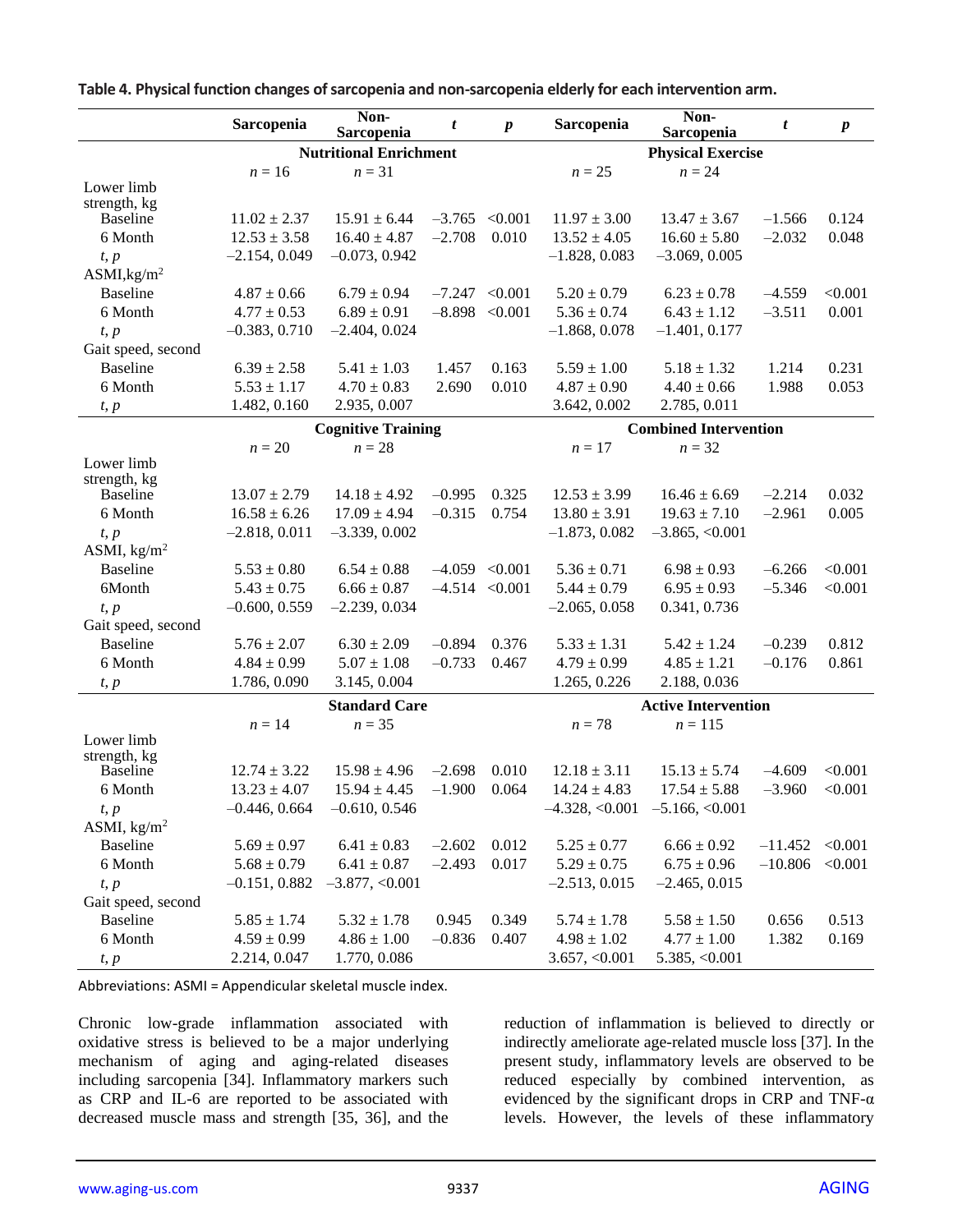|                              |                                       | All                    | Sarcopenia Subgroups             |                        |          |                  |                       | Pairwise comparison |                  |  |
|------------------------------|---------------------------------------|------------------------|----------------------------------|------------------------|----------|------------------|-----------------------|---------------------|------------------|--|
|                              |                                       | subjects               | Non-<br>Sarcopenia<br>Sarcopenia |                        |          |                  | (6 month vs baseline) |                     |                  |  |
|                              |                                       | $N = 242$              | $N = 92$                         | $N = 150$              | t        | $\boldsymbol{p}$ | <b>Mean</b>           | t                   | $\boldsymbol{p}$ |  |
| <b>Baseline</b>              |                                       |                        |                                  |                        |          |                  |                       |                     |                  |  |
| Muscle<br>metabolism         | Creatinine (µmol/L)                   | $70.11 \pm$<br>22.72   | $65.46 \pm$<br>24.39             | $72.85 \pm$<br>21.29   | $-2.347$ | 0.020            |                       |                     |                  |  |
|                              | Irisin $(ng/mL)$                      | $38.04 \pm$<br>47.08   | $24.99 \pm$<br>31.40             | 45.94 $\pm$<br>52.84   | $-3.130$ | 0.002            |                       |                     |                  |  |
| Inflammation<br>and          | $CRP(\mu g/mL)$                       | $6.17 \pm$<br>13.47    | $6.32 \pm$<br>13.78              | $6.08 \pm$<br>13.34    | 0.128    | 0.898            |                       |                     |                  |  |
| Anti-<br>oxidation           | TNF- $\alpha$ (pg/mL)                 | $10.24 \pm$<br>5.05    | $10.69 \pm$<br>6.31              | $9.99 \pm 4.17$        | 0.977    | 0.329            |                       |                     |                  |  |
|                              | GSSG (pg/mL)                          | $18.55 \pm$<br>17.39   | $14.47 \pm$<br>11.36             | $21.02 \pm$<br>19.84   | $-2.647$ | 0.009            |                       |                     |                  |  |
| Steroid<br>hormone           | DHEA-S $(\mu g/ml)$                   | $86.93 \pm$<br>86.32   | $69.62 \pm$<br>63.42             | $97.22 \pm$<br>99.75   | $-2.339$ | 0.021            |                       |                     |                  |  |
| regulation                   | Cortisol $(\mu g/dl)$                 | $6.99 \pm 2.59$        | $7.29 \pm 2.60$                  | $6.81 \pm 2.57$        | 1.180    | 0.240            |                       |                     |                  |  |
| Insulin<br>signaling         | $C$ -peptide $(ng/ml)$                | $1.54 \pm 0.85$        | $1.32 \pm 0.59$                  | $1.67 \pm 0.95$        | $-2.981$ | 0.003            |                       |                     |                  |  |
|                              | Insulin $(pg/ml)$                     | 435.44 $\pm$<br>282.99 | $375.15 \pm$<br>232.77           | 472.32 $\pm$<br>304.05 | $-2.171$ | 0.031            |                       |                     |                  |  |
|                              | Leptin (ng/ml)                        | $11.13 \pm$<br>10.09   | $8.82 \pm 9.30$                  | $12.54 \pm$<br>10.33   | $-2.339$ | 0.021            |                       |                     |                  |  |
| <b>Tissue</b><br>oxygenation | Haemoglobin<br>(g/dL)                 | $13.26 \pm$<br>1.35    | 12.84 $\pm$<br>1.18              | $13.51 \pm$<br>1.38    | $-3.651$ | < 0.001          |                       |                     |                  |  |
|                              | Haematocrit (%)                       | $40.03 \pm$<br>3.61    | $39.30 \pm$<br>3.29              | $40.47 \pm$<br>3.73    | $-2.116$ | 0.036            |                       |                     |                  |  |
|                              | Redbloodcell<br>$(\times 10^{12}$ /L) | $4.52\pm0.38$          | $4.44 \pm 0.37$                  | $4.57 \pm 0.39$        | $-2.115$ | 0.036            |                       |                     |                  |  |
| 6 Month                      |                                       |                        |                                  |                        |          |                  |                       |                     |                  |  |
| Muscle<br>metabolism         | Creatinine (µmol/L)                   | 69.91 $\pm$<br>23.34   | 67.94 $\pm$<br>28.73             | $71.03 \pm$<br>19.73   | $-0.759$ | 0.450            | $-0.327$              | $-0.560$            | 0.576            |  |
|                              | Irisin $(ng/mL)$                      | $36.08 \pm$<br>42.16   | $30.17 \pm$<br>42.98             | $39.38 \pm$<br>41.57   | $-1.264$ | 0.208            | $-2.361$              | $-0.795$            | 0.428            |  |
| Inflammation<br>and          | $CRP(\mu g/mL)$                       | $2.97 \pm 3.81$        | $2.69 \pm 2.60$                  | $3.13 \pm 4.36$        | $-0.707$ | 0.480            | $-3.259$              | $-3.365$            | < 0.001          |  |
| Anti-<br>oxidation           | TNF- $\alpha$ (pg/mL)                 | $9.52 \pm 3.11$        | $9.35 \pm 3.42$                  | $9.62 \pm 2.93$        | 0.359    | 0.589            | $-0.915$              | $-3.031$            | 0.003            |  |
|                              | GSSG (pg/mL)                          | $18.32 \pm$<br>18.29   | $13.33 \pm$<br>7.11              | $21.01 \pm$<br>21.65   | $-3.054$ | 0.003            | $-0.807$              | $-0.626$            | 0.532            |  |
| Steroid<br>hormone           | DHEA-S $(\mu g/ml)$                   | 84.51 $\pm$<br>76.79   | 74.02 $\pm$<br>66.55             | $90.49 \pm$<br>81.80   | $-1.248$ | 0.214            | $-0.528$              | $-0.124$            | 0.902            |  |
| Regulation                   | Cortisol $(\mu g/dl)$                 | $7.28 \pm 2.51$        | $7.84 \pm 2.57$                  | $6.96 \pm 2.43$        | 2.047    | 0.043            | 0.143                 | 0.555               | 0.580            |  |
| Insulin<br>signaling         | C-peptide (ng/ml)                     | $1.49 \pm 0.72$        | $1.34 \pm 0.61$                  | $1.57 \pm 0.77$        | $-1.879$ | 0.062            | $-0.090$              | $-1.377$            | 0.171            |  |
|                              | Insulin $(pg/ml)$                     | 414.79 $\pm$<br>269.35 | 375.10 $\pm$<br>226.08           | 437.91 $\pm$<br>290.31 | $-1.353$ | 0.178            | $-37.912$ $-1.769$    |                     | 0.079            |  |
|                              | Leptin (ng/ml)                        | $11.70 \pm$<br>12.71   | $9.97 \pm$<br>12.44              | $12.68 \pm$<br>12.82   | $-1.247$ | 0.214            | $-0.180$              | $-0.252$            | 0.802            |  |
| Tissue<br>oxygenation        | Haemoglobin<br>(g/dL)                 | $13.31 \pm$<br>1.36    | $12.92 \pm$<br>1.23              | $13.53 \pm$<br>1.39    | $-2.907$ | 0.004            | 0.075                 | 1.321               | 0.188            |  |
|                              | Haematocrit (%)                       | $40.52 \pm$<br>3.77    | $39.40 \pm$<br>3.53              | 41.21 $\pm$<br>3.78    | $-2.666$ | 0.009            | 0.123                 | 0.710               | 0.480            |  |
|                              | Redbloodcell<br>$(x10^{12}/L)$        | $4.55 \pm 0.35$        | $4.44 \pm 0.33$                  | $4.60 \pm 0.35$        | $-2.323$ | 0.022            | $-0.012$              | $-0.698$            | 0.487            |  |

**Table 5. Circulating biomarker levels in sarcopenia and non-sarcopenia subgroups at pre and post interventions.**

Abbreviations: CRP = C - reactive protein, TNF-α = tumor necrosis factor alpha, DHEA-S = dehydroepiandrosterone sulfate.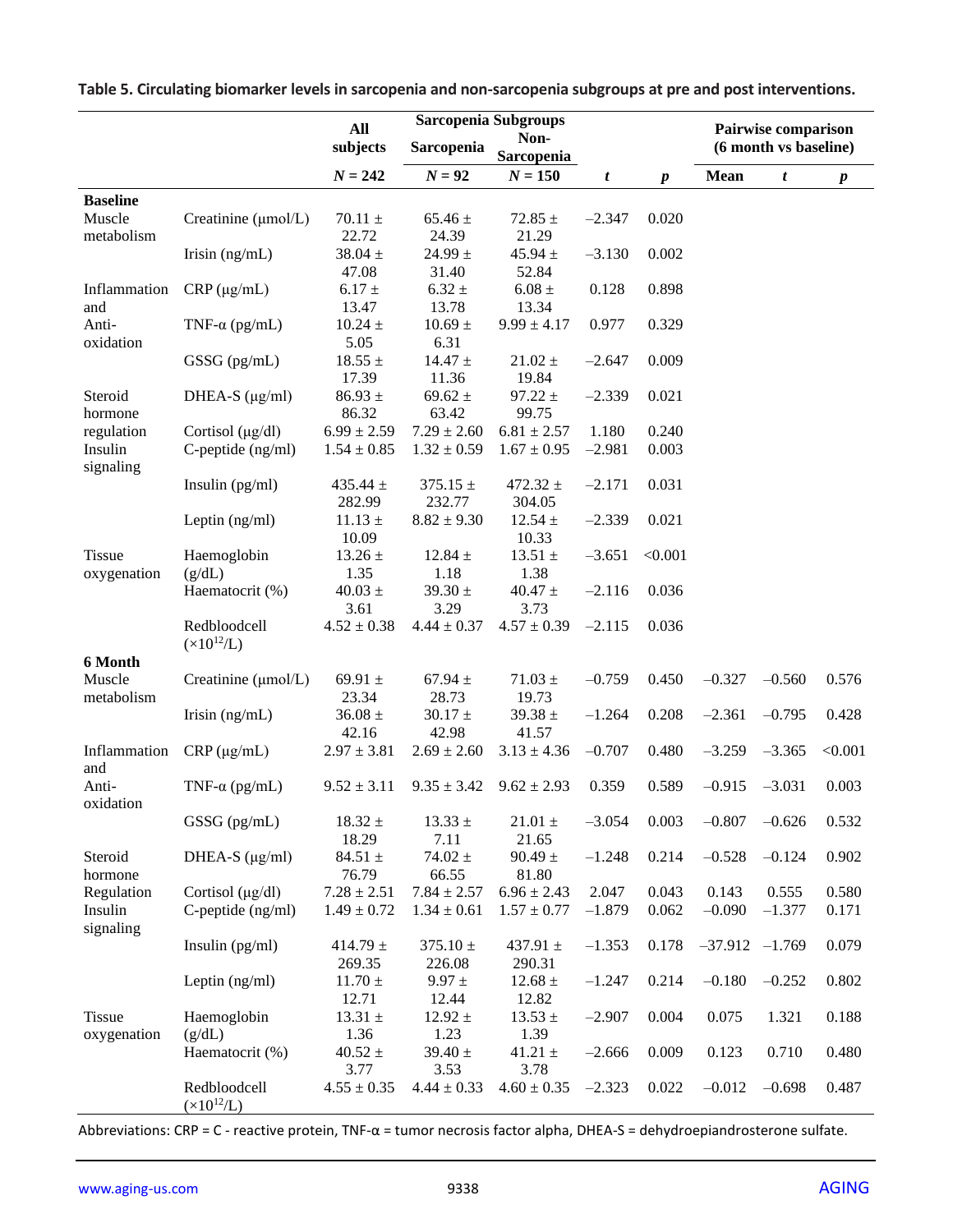markers were not associated with sarcopenia status or reduction. Thus, the reduction of inflammation may not be the primary underlying mechanism of the response of sarcopenic elderly to lifestyle interventions. On the other hand, sarcopenic elderly showed lower levels of the powerful antioxidant, GSSG. Aging may predispose skeletal muscles to increased oxidative stress at rest and during disuse atrophy, leading to disuse- and sarcopenia-associated muscle loss. Previous studies have also reported the independent association of low circulating level of another antioxidant, carotenoids, with the decrease of skeletal muscle strength [38] and development of walking disability [39]. A randomized controlled trial has also shown that soy protein supplementation and exercise result in a reduction in superoxide dismutase (SOD) levels, but did not alter either lipid or protein oxidation [25].

Beyond inflammation and oxidative stress, we found that circulating biomarkers related to other physiological functions involved in the causative cascade of sarcopenia including muscle metabolism (creatinine, irisin), steroid hormone regulation (DHEA-S, cortisol), insulin signaling (c-peptide, insulin, leptin), and tissue oxygenation (haemoglobin, haematocrit, red blood cell) are linked to sarcopenia baseline status and sarcopenia reduction post-intervention. The association appears to be prominent for creatinine, c-peptide, and haemoglobin levels. Serum creatinine correlates well with dualenergy X-ray absorptiometry (DXA)-measured lean body mass and is regarded as a surrogate of muscle mass and a biomarker for sarcopenia [40, 41]. The observation that serum creatinine predicts sarcopenia reduction in this study suggests its possible prognostic value in interventional studies of sarcopenia.

Sufficient insulin secretion and efficient insulin signaling play a critical role in promoting protein synthesis, maintaining muscle function, and preventing muscle mass loss and sarcopenia [42, 43]. Consonantly in this study, both insulin and c-peptide levels were associated with sarcopenia status, ASMI, and lower limb strength, and were preserved by any of the active interventions but decreased in the standard care group. Furthermore, c-peptide was found to predict sarcopenia reduction. The levels of c-peptide are not affected by insulin injections or liver metabolization and are thus considered a better measure of portal insulin secretion than insulin itself [44].

Our observation of the association between haemoglobin and sarcopenia status and reduction, ASMI, muscle strength, and gait speed is consistent with reports of the association of haemoglobin and anemia with sarcopenia [45, 46]. Low haemoglobin concentration may impair tissue delivery of oxygen, creating sub-clinical hypoxia in skeletal muscle that in

the long run impairs muscle strength and performance. Taken together, these circulating biomarkers associated with sarcopenia status and reduction may serve as easily accessible and cost-effective means of measuring physiological responses to interventions aimed at reducing sarcopenia in clinical research and practice.

Our analyses suggest that the effects of lifestyle interventions in reversing sarcopenia in communitydwelling older persons are accompanied by multi-level targeted physiological changes that include age-related inflammation and the anabolic and catabolic mechanisms of regulating hormones and tissue oxygenation involved in the causation of sarcopenia. Nevertheless, as the study was designed for frailty as the primary outcome among participants with prefrailty and frailty, sarcopenia was not the primary readout. The findings obtained in this secondary analysis of data should therefore be validated in an independent dataset with sarcopenia as the primary outcome. The suggestive results of sarcopenia reduction based on multiple subgroup analyses are indirect observations of the effects of interventions, and should therefore be viewed with some circumspection. The exploratory nature of the study is emphasized, as we measured a wide array of biomarkers and evaluated all observable changes in physiological biomarkers associated with the interventions. Spurious significant results are possible, but some meaningful changes that stood out were highly consistent with previous reports in the literature.

# **MATERIALS AND METHODS**

## **Study design and participants**

The parallel group randomized controlled trial of the Singapore Frailty Intervention Trial (FIT, <http://clinicaltrials.gov/> identifier NCT00973258) has been described in a previous publication [32], and is briefly summarized here. The eligible study subjects were 246 community-dwelling older persons with the physical frailty phenotype of pre-frailty or frailty from Fried at al. [47]. These older persons were randomized to receive one of 5 interventions of 24-week duration each: physical exercise, nutritional enrichment, cognitive training, combined intervention, or standard care. The study was approved by National Health Group Domain Specific Review Board (DSRB) of Singapore, and all participants provided written informed consent.

#### **Sarcopenia measurement**

Sarcopenia, which is the primary outcome of this study, was determined based on appendicular lean mass, lower limb strength and gait speed, according to the Asian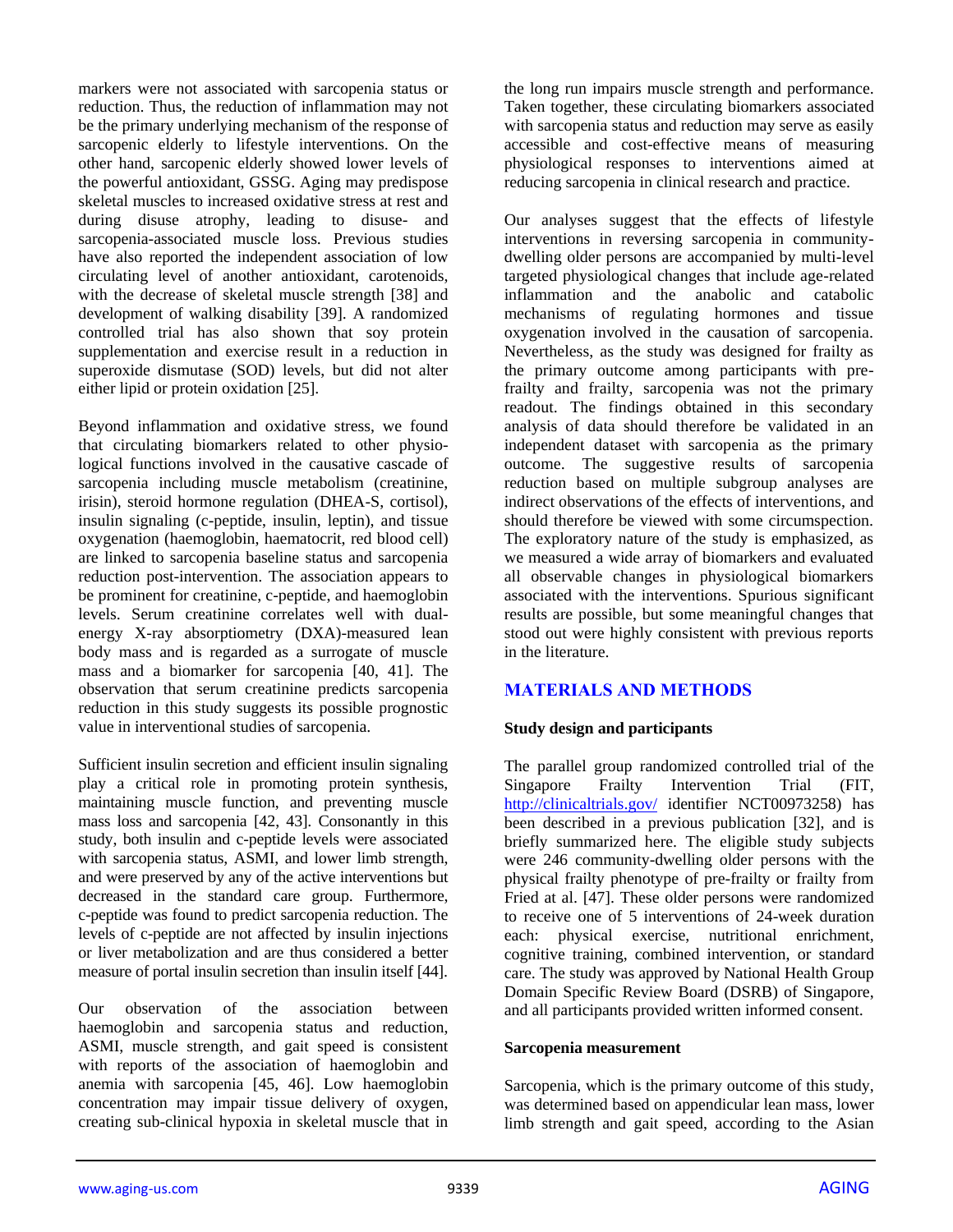Working Group for Sarcopenia (AWGS) criteria [48] released in 2014. Appendicular lean body mass was measured by DXA scan with the Hologic® densitometer. Four participants refused to undergo the DXA scan and were removed from the analysis. A participant was categorized as having sarcopenia if he/she had both low appendicular skeletal muscle index (ASMI) and low knee extension strength (KES, less than or equal to 18 kg for men and less than or equal to 16 kg for women) and/or gait speed (GS, less than or equal to 0.8 m/s). Sarcopenia score was calculated as the number of positive components. KES was measured using the strap and strain gauge assembly component of the Physiological Profile Assessment and GS was assessed by the 6-meter fast gait speed test.

## **Multi-domain lifestyle interventions**

Details of the interventions have been described in a previous publication [32] and are briefly summarized below:

# *Physical exercise*

Participants performed resistance exercise integrated with functional tasks and balance training exercise involving functional strength, sensory input, and added attentional demands. Each program started with two sessions per week (90-minute each session) for 12 weeks in classes supervised by a qualified trainer, followed by home-based exercise for another 12 weeks. The exercise was tailored to the functional needs of the participants, maintaining a moderate intensity that focuses on long-term sustainability and enjoyment, with balance and strength as the key components.

## *Nutritional enrichment*

Participants were provided nutritional advice and supervision with additional daily supplements of a commercial formula (Fortisip Multi Fibre, Nutricia: 200 mL liquid formula with 300 kcal carbohydrate (49%), fat (35%), protein (35%), and dietary fiber (4.6 g)), a calcium and vitamin D supplement tablet (Caltrate; 600 mg calcium and 200 IU vitamin D), an iron and folate capsule (Sangobion, Merck; 1 mg folate and 29 mg iron), and a vitamin B6 and B12 tablet (Neuroforte; 200 mg B6 and 200 μg B12) for 24 weeks. This regime was designed to increase caloric intake by 20% and provide additional 1/3 of the RADs of vitamins and minerals.

# *Cognitive training*

Cognitive enhancing activities included learning strategies for recalling verbal and visual information, tasks such as "spot the differences", categorical naming, coding to enhance attention and processing speed, and matrix reasoning exercises, mazes and tangram-like games aimed at enhancing reasoning and problemsolving abilities. Participants attended intensive cognitive training classes for the first 12 weeks followed by 12-week fortnightly 2-hour "booster" sessions where they reviewed the cognitive skills learned in the intensive classes.

## *Combined intervention*

Elderly in this group underwent all three aforementioned interventions.

## *Standard care*

Participants had access to standard community-based social, recreational and day care rehabilitation services and were given an equal volume of artificially sweetened, vanilla-flavored liquid (ingredients: nondairy creamer, liquid caramel, sugar and water), two capsules, and one tablet (ingredients: corn-starch, lactose and magnesium stearate) that were identical in appearance to the active nutritional supplements. Both the active supplement and standard care placebo were administered by interventional nurses who had no knowledge of the participants' group allocation.

## **Pre- and post-intervention assessments**

At baseline pre-intervention and 3 months and 6 months post-intervention, participants underwent interviews and testing that included DXA scan, lower limb strength measurement, and 6-meter fast gait speed test for the assessment and diagnosis of sarcopenia. Blood was drawn after over-night fasting, and serum was isolated and stored in –80°C freezer until measurements.

# *Blood biomarkers*

Archival serum specimens were thawed, and quantitative assays were performed for analytes of hormones, cytokines, metabolites, and other biomarkers that were identified from literature search to be involved in homeostatic processes associated with sarcopenia. Levels of CRP, cortisol, dehydroepiandrosterone sulfate (DHEA-S) and irisin were measured via the enzyme-linked immunosorbent assay (ELISA). Insulin, leptin and C-peptide levels were quantified using the Luminex assay (Merck Millipore). Measurements of creatinine, TNF-α, haemoglobin, haematocrit and red blood cell count were performed using standard clinical chemistry methods at NUH Referral Laboratories.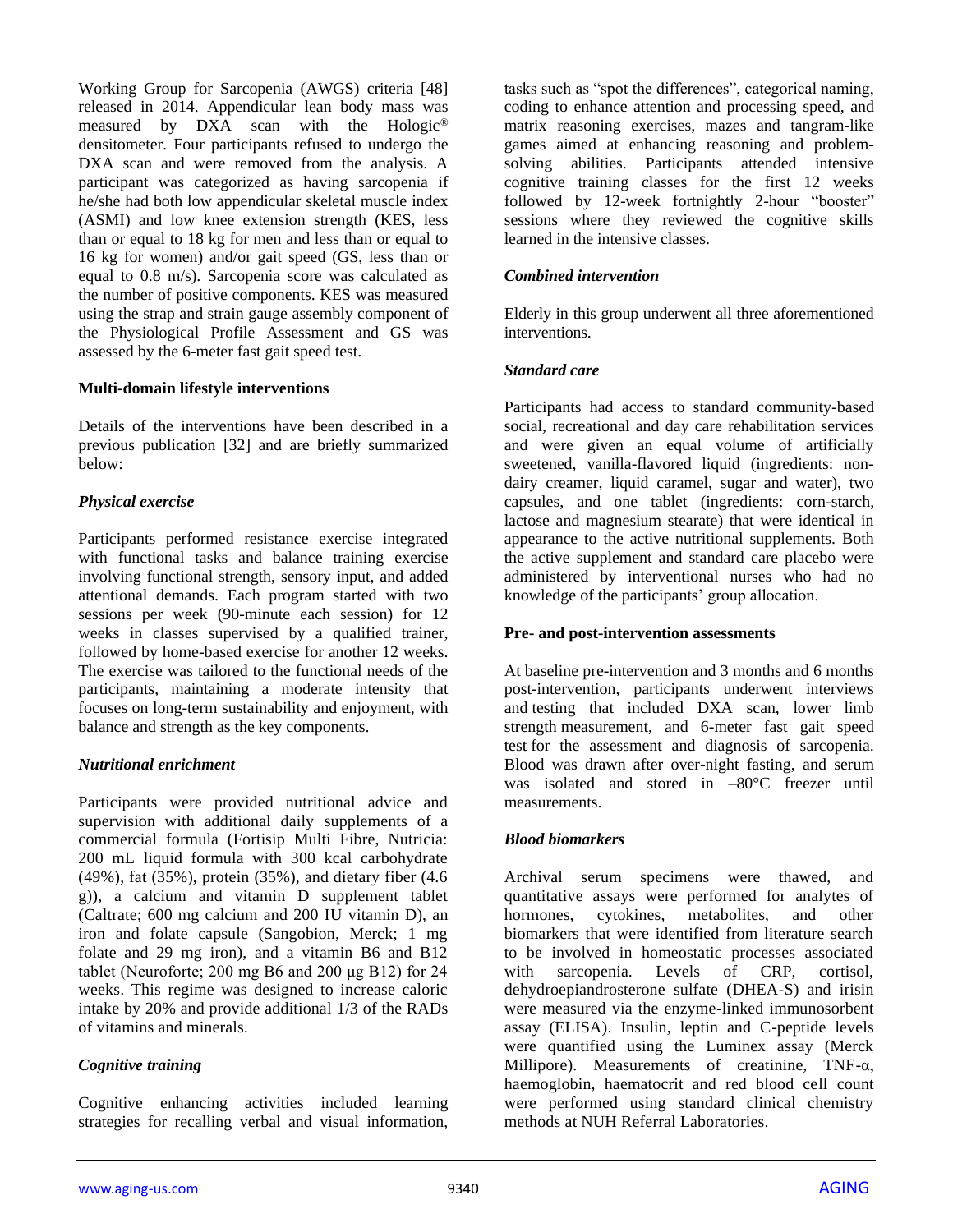## **Statistical analysis**

The efficacy of interventions was examined using intention-to-treat (ITT) analysis. Differences in sarcopenia versus non-sarcopenia groups were compared by independent *t*-test for continuous variables and chi-square test for categorical variables. The linear mixed model was applied to investigate the effects of treatment group, time and group  $\times$  time interaction as fixed factors. For variables with significant group  $\times$ time interaction indicating changing group effect over time, the simple main effect of treatment group was further evaluated at each time point using one-way analysis of variance (ANOVA) with Bonferroni posthoc adjustments. All data analyses were performed using IBM SPSS 21 software (IBM, USA). Figures were generated using GraphPad Prism 7.

## **AUTHOR CONTRIBUTIONS**

YL and TPN reviewed the literature, designed the study, analysed the data, drafted and revised the manuscript. MN, KBY, CTYT, MSN, LF, BYT, GC, SAK, SMC, PY, and AL contributed to the study design and data collection. All authors reviewed the results and drafts, and approved the final manuscript.

## **ACKNOWLEDGMENTS**

We thank the following voluntary welfare organizations for their support in kind: Geylang East Home for the Aged, Presbyterian Community Services, St Luke's Eldercare Services, Thye Hua Kwan Moral Society (Moral Neighbourhood Links), Yuhua Neighbourhood Link, Henderson Senior Citizens' Home, NTUC Eldercare Co-op Ltd, Thong Kheng Seniors Activity Centre (Queenstown Centre) and Redhill Moral Seniors Activity Centre.

# **CONFLICTS OF INTEREST**

All authors declare no real or potential conflicts of interest.

# **FUNDING**

The study was supported by the National Medical Research Council [Grant: NMRC/1108/2007] and the Agency for Science Technology and Research [JCO Grant: 1434m00115].

## **REFERENCES**

1. Rosenberg IH. Sarcopenia: origins and clinical relevance. Clin Geriatr Med. 2011; 27:337–9. <https://doi.org/10.1016/j.cger.2011.03.003> PMID[:21824550](http://www.ncbi.nlm.nih.gov/pubmed/21824550)

- 2. Martone AM, Bianchi L, Abete P, Bellelli G, Bo M, Cherubini A, Corica F, Di Bari M, Maggio M, Manca GM, Marzetti E, Rizzo MR, Rossi A, et al. The incidence of sarcopenia among hospitalized older patients:results from the Glisten study. J Cachexia Sarcopenia Muscle. 2017; 8:907–14. <https://doi.org/10.1002/jcsm.12224> PMID[:28913934](http://www.ncbi.nlm.nih.gov/pubmed/28913934)
- 3. Markofski MM, Dickinson JM, Drummond MJ, Fry CS, Fujita S, Gundermann DM, Glynn EL, Jennings K, Paddon-Jones D, Reidy PT, Sheffield-Moore M, Timmerman KL, Rasmussen BB, et al. Effect of age on basal muscle protein synthesis and mTORC1 signaling in a large cohort of young and older men and women. Exp Gerontol. 2015; 65:1–7. <https://doi.org/10.1016/j.exger.2015.02.015> PMID[:25735236](http://www.ncbi.nlm.nih.gov/pubmed/25735236)
- 4. Bowen TS, Schuler G, Adams V. Skeletal muscle wasting in cachexia and sarcopenia: molecular pathophysiology and impact of exercise training. J Cachexia Sarcopenia Muscle. 2015; 6:197–207. <https://doi.org/10.1002/jcsm.12043> PMID[:26401465](http://www.ncbi.nlm.nih.gov/pubmed/26401465)
- 5. Cruz-Jentoft AJ, Landi F, Schneider SM, Zuniga C, Arai H, Boirie Y, Chen LK, Fielding RA, Martin FC, Michel JP, Sieber C, Stout JR, Studenski SA, et al. Prevalence of and interventions for sarcopenia in ageing adults:a systematic review. Report of the International Sarcopenia Initiative (EWGSOP and IWGS). Age Ageing. 2014; 43:748–59. <https://doi.org/10.1093/ageing/afu115> PMID[:25241753](http://www.ncbi.nlm.nih.gov/pubmed/25241753)
- 6. Milne AC, Avenell A, Potter J. Meta-analysis:protein and energy supplementation in older people. Ann Intern Med. 2006; 144:37–48. [https://doi.org/10.7326/0003-4819-144-1-](https://doi.org/10.7326/0003-4819-144-1-200601030-00008) [200601030-00008](https://doi.org/10.7326/0003-4819-144-1-200601030-00008) PMID[:16389253](http://www.ncbi.nlm.nih.gov/pubmed/16389253)
- 7. Alemán-Mateo H, Macías L, Esparza-Romero J, Astiazaran-García H, Blancas AL. Physiological effects beyond the significant gain in muscle mass in sarcopenic elderly men:evidence from a randomized clinical trial using a protein-rich food. Clin Interv Aging. 2012; 7:225–34. <https://doi.org/10.2147/cia.s32356>

```
PMID:22866000
```
8. Cramer JT, Cruz-Jentoft AJ, Landi F, Hickson M, Zamboni M, Pereira SL, Hustead DS, Mustad VA. Impacts of High-Protein Oral Nutritional Supplements Among Malnourished Men and Women with Sarcopenia: A Multicenter, Randomized, Double-Blinded, Controlled Trial. J Am Med Dir Assoc. 2016; 17:1044–55.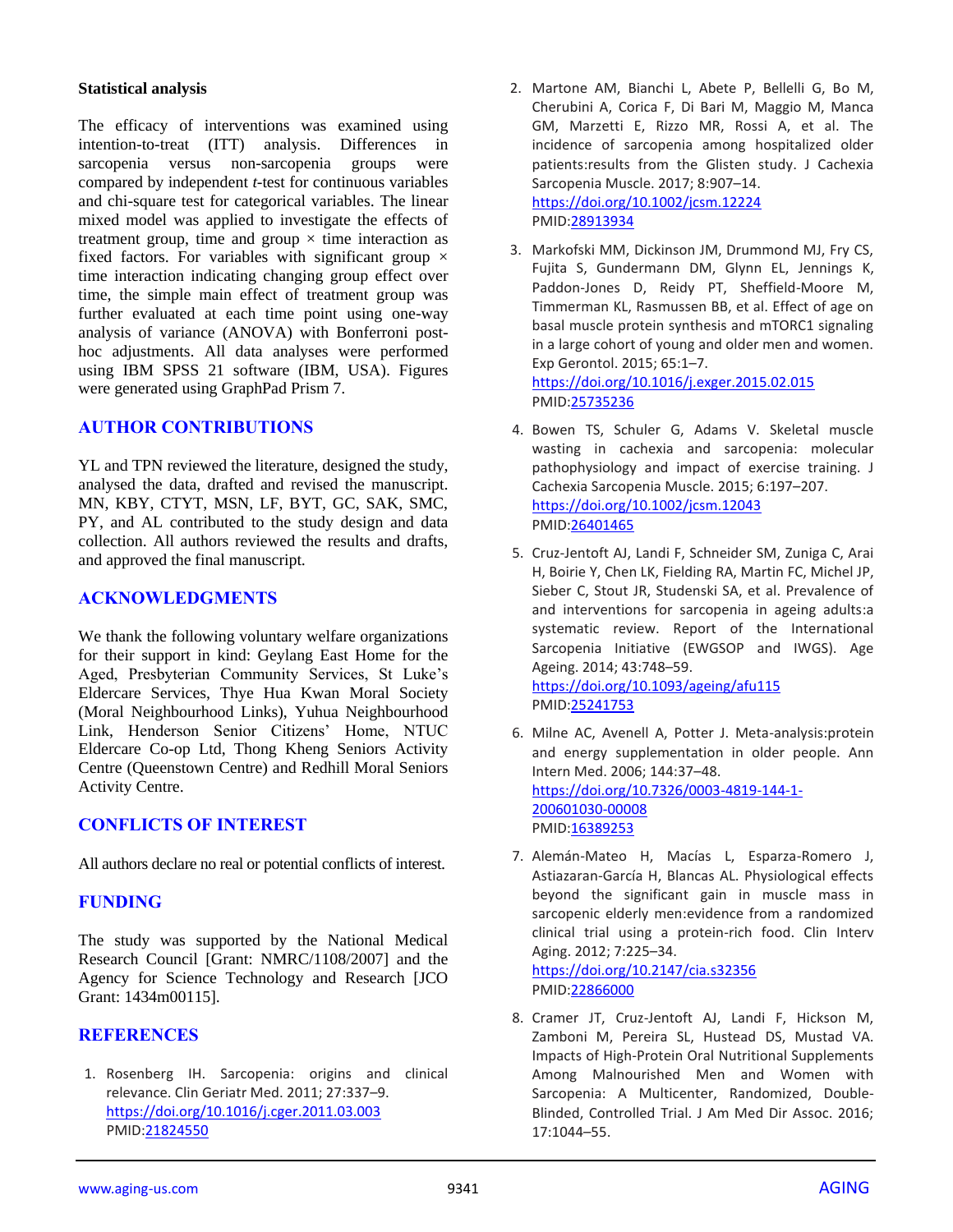<https://doi.org/10.1016/j.jamda.2016.08.009> PMID[:27780567](http://www.ncbi.nlm.nih.gov/pubmed/27780567)

- 9. Takeuchi I, Yoshimura Y, Shimazu S, Jeong S, Yamaga M, Koga H. Effects of branched-chain amino acids and vitamin D supplementation on physical function, muscle mass and strength, and nutritional status in sarcopenic older adults undergoing hospital-based rehabilitation: A multicenter randomized controlled trial. Geriatr Gerontol Int. 2019; 19:12–7. <https://doi.org/10.1111/ggi.13547> PMID[:30358032](http://www.ncbi.nlm.nih.gov/pubmed/30358032)
- 10. Bo Y, Liu C, Ji Z, Yang R, An Q, Zhang X, You J, Duan D, Sun Y, Zhu Y, Cui H, Lu Q. A high whey protein, vitamin D and E supplement preserves muscle mass, strength, and quality of life in sarcopenic older adults: A double-blind randomized controlled trial. Clin Nutr. 2019; 38:159–64. <https://doi.org/10.1016/j.clnu.2017.12.020>

PMID[:29395372](http://www.ncbi.nlm.nih.gov/pubmed/29395372)

11. Liberman K, Njemini R, Luiking Y, Forti LN, Verlaan S, Bauer JM, Memelink R, Brandt K, Donini LM, Maggio M, Mets T, Wijers SLJ, Sieber C, et al. Thirteen weeks of supplementation of vitamin D and leucine-enriched whey protein nutritional supplement attenuates chronic low-grade inflammation in sarcopenic older adults: the PROVIDE study. Aging Clin Exp Res. 2019; 31:845–54.

<https://doi.org/10.1007/s40520-019-01208-4> PMID[:31049877](http://www.ncbi.nlm.nih.gov/pubmed/31049877)

- 12. Makizako H, Nakai Y, Tomioka K, Taniguchi Y, Sato N, Wada A, Kiyama R, Tsutsumimoto K, Ohishi M, Kiuchi Y, Kubozono T, Takenaka T. Effects of a Multicomponent Exercise Program in Physical Function and Muscle Mass in Sarcopenic/Pre-Sarcopenic Adults. J Clin Med. 2020; 9:1386. <https://doi.org/10.3390/jcm9051386> PMID[:32397192](http://www.ncbi.nlm.nih.gov/pubmed/32397192)
- 13. Tsekoura M, Billis E, Tsepis E, Dimitriadis Z, Matzaroglou C, Tyllianakis M, Panagiotopoulos E, Gliatis J. The Effects of Group and Home-Based Exercise Programs in Elderly with Sarcopenia: A Randomized Controlled Trial. J Clin Med. 2018; 7:480. <https://doi.org/10.3390/jcm7120480> PMID[:30486262](http://www.ncbi.nlm.nih.gov/pubmed/30486262)
- 14. Maruya K, Asakawa Y, Ishibashi H, Fujita H, Arai T, Yamaguchi H. Effect of a simple and adherent home exercise program on the physical function of community dwelling adults sixty years of age and older with pre-sarcopenia or sarcopenia. J Phys Ther Sci. 2016; 28:3183–8. <https://doi.org/10.1589/jpts.28.3183> PMID[:27942146](http://www.ncbi.nlm.nih.gov/pubmed/27942146)
- 15. Chang KV, Wu WT, Huang KC, Han DS. Effectiveness of early versus delayed exercise and nutritional intervention on segmental body composition of sarcopenic elders - A randomized controlled trial. Clin Nutr. 2020. [Epub ahead of print]. <https://doi.org/10.1016/j.clnu.2020.06.037> PMID[:32723507](http://www.ncbi.nlm.nih.gov/pubmed/32723507)
- 16. Liao CD, Chen HC, Huang SW, Liou TH. The Role of Muscle Mass Gain Following Protein Supplementation Plus Exercise Therapy in Older Adults with Sarcopenia and Frailty Risks: A Systematic Review and Meta-Regression Analysis of Randomized Trials. Nutrients. 2019; 11:1713.

<https://doi.org/10.3390/nu11081713> PMID[:31349606](http://www.ncbi.nlm.nih.gov/pubmed/31349606)

- 17. Zhu LY, Chan R, Kwok T, Cheng KC, Ha A, Woo J. Effects of exercise and nutrition supplementation in community-dwelling older Chinese people with sarcopenia: a randomized controlled trial. Age Ageing. 2019; 48:220–8. <https://doi.org/10.1093/ageing/afy179> PMID[:30462162](http://www.ncbi.nlm.nih.gov/pubmed/30462162)
- 18. Rondanelli M, Klersy C, Terracol G, Talluri J, Maugeri R, Guido D, Faliva MA, Solerte BS, Fioravanti M, Lukaski H, Perna S. Whey protein, amino acids, and vitamin D supplementation with physical activity increases fat-free mass and strength, functionality, and quality of life and decreases inflammation in sarcopenic elderly. Am J Clin Nutr. 2016; 103:830–40.

<https://doi.org/10.3945/ajcn.115.113357> PMID[:26864356](http://www.ncbi.nlm.nih.gov/pubmed/26864356)

- 19. Yoshimura Y, Wakabayashi H, Yamada M, Kim H, Harada A, Arai H. Interventions for Treating Sarcopenia: A Systematic Review and Meta-Analysis of Randomized Controlled Studies. J Am Med Dir Assoc. 2017; 18:553.e1–e16. <https://doi.org/10.1016/j.jamda.2017.03.019> PMID[:28549707](http://www.ncbi.nlm.nih.gov/pubmed/28549707)
- 20. Kim H, Kim M, Kojima N, Fujino K, Hosoi E, Kobayashi H, Somekawa S, Niki Y, Yamashiro Y, Yoshida H. Exercise and Nutritional Supplementation on Community-Dwelling Elderly Japanese Women With Sarcopenic Obesity: A Randomized Controlled Trial. J Am Med Dir Assoc. 2016; 17:1011–9. <https://doi.org/10.1016/j.jamda.2016.06.016> PMID[:27544583](http://www.ncbi.nlm.nih.gov/pubmed/27544583)
- 21. Maltais ML, Ladouceur JP, Dionne IJ. The Effect of Resistance Training and Different Sources of Postexercise Protein Supplementation on Muscle Mass and Physical Capacity in Sarcopenic Elderly Men. J Strength Cond Res. 2016; 30:1680–7. <https://doi.org/10.1519/jsc.0000000000001255>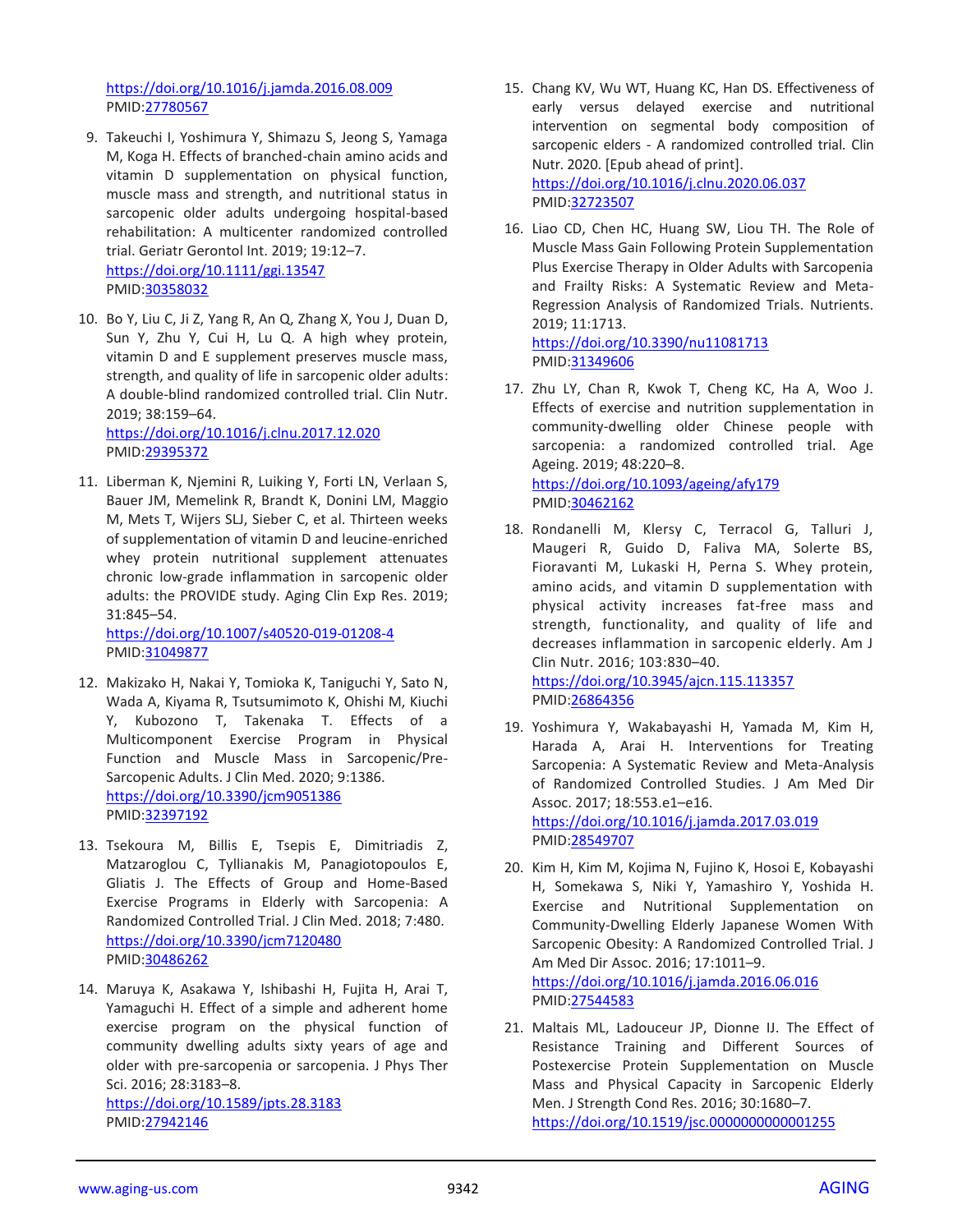#### PMID[:26562709](http://www.ncbi.nlm.nih.gov/pubmed/26562709)

- 22. Zdzieblik D, Oesser S, Baumstark MW, Gollhofer A, Konig D. Collagen peptide supplementation in combination with resistance training improves body composition and increases muscle strength in elderly sarcopenic men: a randomised controlled trial. Br J Nutr. 2015; 114:1237–45. <https://doi.org/10.1017/s0007114515002810> PMID[:26353786](http://www.ncbi.nlm.nih.gov/pubmed/26353786)
- 23. Kim HK, Suzuki T, Saito K, Yoshida H, Kobayashi H, Kato H, Katayama M. Effects of exercise and amino acid supplementation on body composition and physical function in community-dwelling elderly Japanese sarcopenic women: a randomized controlled trial. J Am Geriatr Soc. 2012; 60:16–23. <https://doi.org/10.1111/j.1532-5415.2011.03776.x> PMID[:22142410](http://www.ncbi.nlm.nih.gov/pubmed/22142410)
- 24. Kim H, Suzuki T, Saito K, Yoshida H, Kojima N, Kim M, Sudo M, Yamashiro Y, Tokimitsu I. Effects of exercise and tea catechins on muscle mass, strength and walking ability in community-dwelling elderly Japanese sarcopenic women: a randomized controlled trial. Geriatr Gerontol Int. 2013; 13:458–65. <https://doi.org/10.1111/j.1447-0594.2012.00923.x> PMID[:22935006](http://www.ncbi.nlm.nih.gov/pubmed/22935006)
- 25. Shahar S, Kamaruddin NS, Badrasawi M, Sakian NI, Abd Manaf Z, Yassin Z, Joseph L. Effectiveness of exercise and protein supplementation intervention on body composition, functional fitness, and oxidative stress among elderly Malays with sarcopenia. Clin Interv Aging. 2013; 8:1365–75. <https://doi.org/10.2147/cia.s46826> PMID[:24143082](http://www.ncbi.nlm.nih.gov/pubmed/24143082)
- 26. Chang KV, Hsu TH, Wu WT, Huang KC, Han DS. Association Between Sarcopenia and Cognitive Impairment: A Systematic Review and Meta-Analysis. J Am Med Dir Assoc. 2016; 17:1164.e7–e15. <https://doi.org/10.1016/j.jamda.2016.09.013> PMID[:27816484](http://www.ncbi.nlm.nih.gov/pubmed/27816484)
- 27. Lipardo DS, Aseron AMC, Kwan MM, Tsang WW. Effect of Exercise and Cognitive Training on Falls and Fall-Related Factors in Older Adults With Mild Cognitive Impairment: A Systematic Review. Arch Phys Med Rehabil. 2017; 98:2079–96. <https://doi.org/10.1016/j.apmr.2017.04.021> PMID[:28554873](http://www.ncbi.nlm.nih.gov/pubmed/28554873)
- 28. Smith-Ray RL, Hughes SL, Prohaska TR, Little DM, Jurivich DA, Hedeker D. Impact of Cognitive Training on Balance and Gait in Older Adults. J Gerontol B Psychol Sci Soc Sci. 2015; 70:357–66. <https://doi.org/10.1093/geronb/gbt097> PMID[:24192586](http://www.ncbi.nlm.nih.gov/pubmed/24192586)
- 29. Greiwe JS, Cheng B, Rubin DC, Yarasheski KE, Semenkovich CF. Resistance exercise decreases skeletal muscle tumor necrosis factor alpha in frail elderly humans. FASEB J. 2001; 15:475–82. <https://doi.org/10.1096/fj.00-0274com> PMID[:11156963](http://www.ncbi.nlm.nih.gov/pubmed/11156963)
- 30. Marty E, Liu Y, Samuel A, Or O, Lane J. A review of sarcopenia:Enhancing awareness of an increasingly prevalent disease. Bone. 2017; 105:276–86. <https://doi.org/10.1016/j.bone.2017.09.008> PMID[:28931495](http://www.ncbi.nlm.nih.gov/pubmed/28931495)
- 31. Walston J, Hadley EC, Ferrucci L, Guralnik JM, Newman AB, Studenski SA, Ershler WB, Harris T, Fried LP. Research agenda for frailty in older adults:toward a better understanding of physiology and etiology:summary from the American Geriatrics Society/National Institute on Aging Research Conference on Frailty in Older Adults. J Am Geriatr Soc. 2006; 54:991–1001.

<https://doi.org/10.1111/j.1532-5415.2006.00745.x> PMID[:16776798](http://www.ncbi.nlm.nih.gov/pubmed/16776798)

- 32. Ng TP, Feng L, Nyunt MS, Feng L, Niti M, Tan BY, Chan G, Khoo SA, Chan SM, Yap P, Yap KB. Nutritional, Physical, Cognitive, and Combination Interventions and Frailty Reversal Among Older Adults: A Randomized Controlled Trial. Am J Med. 2015; 128:1225–36.e1. <https://doi.org/10.1016/j.amjmed.2015.06.017> PMID[:26159634](http://www.ncbi.nlm.nih.gov/pubmed/26159634)
- 33. Tolea MI, Galvin JE. Sarcopenia and impairment in cognitive and physical performance. Clin Interv Aging. 2015; 10:663–71. <https://doi.org/10.2147/cia.s76275> PMID[:25878493](http://www.ncbi.nlm.nih.gov/pubmed/25878493)
- 34. Bottazzi B, Riboli E, Mantovani A. Aging, inflammation and cancer. Semin Immunol. 2018; 40:74–82. <https://doi.org/10.1016/j.smim.2018.10.011> PMID[:30409538](http://www.ncbi.nlm.nih.gov/pubmed/30409538)
- 35. Howard C, Ferrucci L, Sun K, Fried LP, Walston J, Varadhan R, Guralnik JM, Semba RD. Oxidative protein damage is associated with poor grip strength among older women living in the community. J Appl Physiol (1985). 2007; 103:17–20. <https://doi.org/10.1152/japplphysiol.00133.2007> PMID[:17379753](http://www.ncbi.nlm.nih.gov/pubmed/17379753)
- 36. Schaap LA, Pluijm SM, Deeg DJ, Visser M. Inflammatory markers and loss of muscle mass (sarcopenia) and strength. Am J Med. 2006; 119:526.e9–17. <https://doi.org/10.1016/j.amjmed.2005.10.049> PMID[:16750969](http://www.ncbi.nlm.nih.gov/pubmed/16750969)
- 37. Raimondo TM, Mooney DJ. Functional muscle recovery with nanoparticle-directed M2 macrophage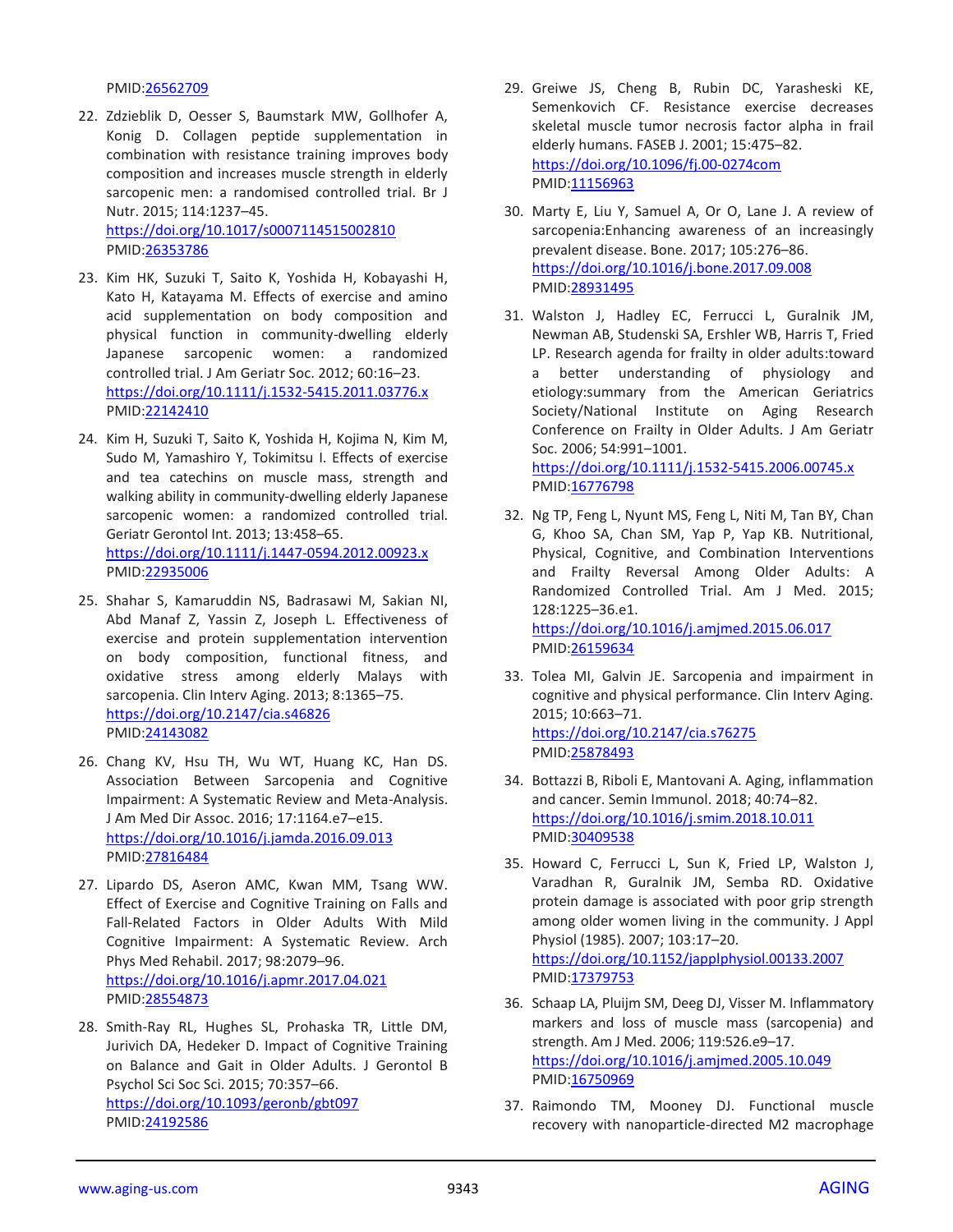polarization in mice. Proc Natl Acad Sci U S A. 2018; 115:10648–53. <https://doi.org/10.1073/pnas.1806908115> PMID[:30275293](http://www.ncbi.nlm.nih.gov/pubmed/30275293)

- 38. Lauretani F, Semba RD, Bandinelli S, Dayhoff-Brannigan M, Giacomini V, Corsi AM, Guralnik JM, Ferrucci L. Low plasma carotenoids and skeletal muscle strength decline over 6 years. J Gerontol A Biol Sci Med Sci. 2008; 63:376–83. <https://doi.org/10.1093/gerona/63.4.376> PMID[:18426961](http://www.ncbi.nlm.nih.gov/pubmed/18426961)
- 39. Semba RD, Varadhan R, Bartali B, Ferrucci L, Ricks MO, Blaum C, Fried LP. Low serum carotenoids and development of severe walking disability among older women living in the community: the women's health and aging study I. Age Ageing. 2007; 36:62–7. <https://doi.org/10.1093/ageing/afl122> PMID[:17114201](http://www.ncbi.nlm.nih.gov/pubmed/17114201)
- 40. Lien YH. Looking for Sarcopenia Biomarkers. Am J Med. 2017; 130:502–3. <https://doi.org/10.1016/j.amjmed.2017.01.018> PMID[:28189468](http://www.ncbi.nlm.nih.gov/pubmed/28189468)
- 41. Patel SS, Molnar MZ, Tayek JA, Ix JH, Noori N, Benner D, Heymsfield S, Kopple JD, Kovesdy CP, Kalantar-Zadeh K. Serum creatinine as a marker of muscle mass in chronic kidney disease: results of a crosssectional study and review of literature. J Cachexia Sarcopenia Muscle. 2013; 4:19–29. <https://doi.org/10.1007/s13539-012-0079-1> PMID[:22777757](http://www.ncbi.nlm.nih.gov/pubmed/22777757)
- 42. Prod'homme M, Rieu I, Balage M, Dardevet D, Grizard J. Insulin and amino acids both strongly participate to the regulation of protein metabolism. Curr Opin Clin Nutr Metab Care. 2004; 7:71–7. <https://doi.org/10.1097/00075197-200401000-00012> PMID[:15090906](http://www.ncbi.nlm.nih.gov/pubmed/15090906)
- 43. Cleasby ME, Jamieson PM, Atherton PJ. Insulin resistance and sarcopenia: mechanistic links between common co-morbidities. J Endocrinol. 2016; 229:R67–81. <https://doi.org/10.1530/joe-15-0533> PMID[:26931135](http://www.ncbi.nlm.nih.gov/pubmed/26931135)

44. Shapiro ET, Tillil H, Rubenstein AH, Polonsky KS. Peripheral insulin parallels changes in insulin secretion more closely than C-peptide after bolus intravenous glucose administration. J Clin Endocrinol Metab. 1988; 67:1094–9.

<https://doi.org/10.1210/jcem-67-5-1094> PMID[:3053748](http://www.ncbi.nlm.nih.gov/pubmed/3053748)

- 45. Hirani V, Naganathan V, Blyth F, Le Couteur DG, Seibel MJ, Waite LM, Handelsman DJ, Hsu B, Cumming RG. Low Hemoglobin Concentrations Are Associated With Sarcopenia, Physical Performance, and Disability in Older Australian Men in Crosssectional and Longitudinal Analysis: The Concord Health and Ageing in Men Project. J Gerontol A Biol Sci Med Sci. 2016; 71:1667–75. <https://doi.org/10.1093/gerona/glw055> PMID[:26994391](http://www.ncbi.nlm.nih.gov/pubmed/26994391)
- 46. Hai S, Cao L, Wang H, Zhou J, Liu P, Yang Y, Hao Q, Dong B. Association between sarcopenia and nutritional status and physical activity among community-dwelling Chinese adults aged 60 years and older. Geriatr Gerontol Int. 2017; 17:1959–66. <https://doi.org/10.1111/ggi.13001> PMID[:28188973](http://www.ncbi.nlm.nih.gov/pubmed/28188973)
- 47. Fried LP, Tangen CM, Walston J, Newman AB, Hirsch C, Gottdiener J, Seeman T, Tracy R, Kop WJ, Burke G, McBurnie MA. Frailty in older adults: evidence for a phenotype. J Gerontol A Biol Sci Med Sci. 2001; 56:M146–56. <https://doi.org/10.1093/gerona/56.3.m146>
	- PMID[:11253156](http://www.ncbi.nlm.nih.gov/pubmed/11253156)
- 48. Chen LK, Liu LK, Woo J, Assantachai P, Auyeung TW, Bahyah KS, Chou MY, Chen LY, Hsu PS, Krairit O, Lee JS, Lee WJ, Lee Y, et al. Sarcopenia in Asia: consensus report of the Asian Working Group for Sarcopenia. J Am Med Dir Assoc. 2014; 15:95–101. <https://doi.org/10.1016/j.jamda.2013.11.025> PMID[:24461239](http://www.ncbi.nlm.nih.gov/pubmed/24461239)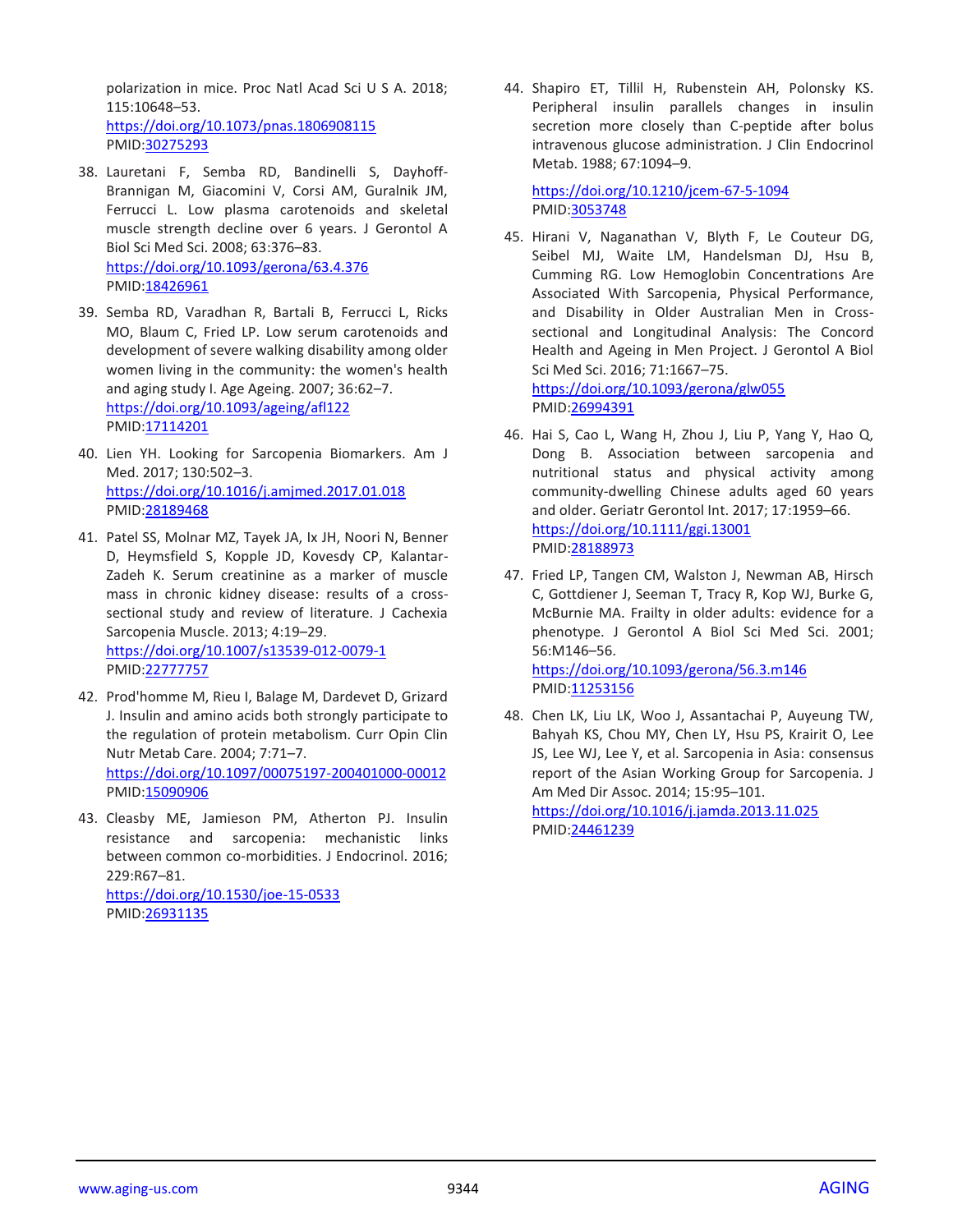# **SUPPLEMENTARY MATERIALS**

# **Supplementary Tables**

**Supplementary Table 1. Relations of baseline measures of circulating biomarkers to sarcopenia score and its components.**

|                                      | Sarcopenia score   |                       | Lower limb strength, kg |                    |                    |           |  |  |
|--------------------------------------|--------------------|-----------------------|-------------------------|--------------------|--------------------|-----------|--|--|
|                                      | $B \pm SE$         | $\beta$               | $\pmb{p}$               | $B \pm SE$         | $\beta$            | $\pmb{p}$ |  |  |
| Creatinine (µmol/L)                  | $-0.005 \pm 0.002$ | $-0.146$              | 0.031                   | $0.083 \pm 0.014$  | 0.366              | < 0.001   |  |  |
| Irisin (ng/mL)                       | $-0.001 \pm 0.001$ | $-0.053$              | 0.499                   | $-0.016 \pm 0.009$ | $-0.141$           | 0.072     |  |  |
| $CRP (\mu g/mL)$                     | $0.001 \pm 0.004$  | 0.016                 | 0.818                   | $0.050 \pm 0.025$  | 0.134              | 0.047     |  |  |
| TNF- $\alpha$ (pg/mL)                | $0.006 \pm 0.011$  | 0.036                 | 0.599                   | $0.102 \pm 0.068$  | 0.101              | 0.136     |  |  |
| GSSG (pg/mL)                         | $-0.004 \pm 0.004$ | $-0.084$              | 0.295                   | $-0.019 \pm 0.024$ | $-0.064$           | 0.424     |  |  |
| DHEA-S $(\mu g/ml)$                  | $-0.002 \pm 0.001$ | $-0.163$              | 0.034                   | $0.003 \pm 0.005$  | 0.053              | 0.493     |  |  |
| Cortisol $(\mu g/dl)$                | $0.020 \pm 0.025$  | 0.061                 | 0.434                   | $0.094 \pm 0.159$  | 0.046              | 0.555     |  |  |
| C-peptide (ng/ml)                    | $-0.185 \pm 0.074$ | $-0.190$              | 0.014                   | $1.181 \pm 0.480$  | 0.188              | 0.015     |  |  |
| Insulin $(pg/ml)$                    | $-0.001 \pm 0.000$ | $-0.174$              | 0.025                   | $0.003 \pm 0.001$  | 0.139              | 0.075     |  |  |
| Leptin (ng/ml)                       | $-0.003 \pm 0.006$ | $-0.031$              | 0.688                   | $-0.066 \pm 0.041$ | $-0.123$           | 0.112     |  |  |
| Haemoglobin (g/dL)                   | $-0.182 \pm 0.040$ | $-0.299$              | < 0.001                 | $1.207 \pm 0.241$  | 0.324              | < 0.001   |  |  |
| Haematocrit (%)                      | $-0.058 \pm 0.017$ | $-0.254$              | < 0.001                 | $0.620 \pm 0.099$  | 0.429              | < 0.001   |  |  |
| Red blood cell $(\times 10^{12}$ /L) | $-0.420 \pm 0.163$ | $-0.196$              | 0.011                   | $5.053 \pm 0.992$  | 0.367              | < 0.001   |  |  |
|                                      |                    | ASMI, $\text{kg/m}^2$ |                         |                    | Gait speed, second |           |  |  |
|                                      | $B \pm SE$         | β                     | $\pmb{p}$               | $B \pm SE$         | β                  | $\pmb{p}$ |  |  |
| Creatinine (µmol/L)                  | $0.020 \pm 0.003$  | 0.423                 | < 0.001                 | $0.000 \pm 0.005$  | 0.005              | 0.942     |  |  |
| Irisin $(ng/mL)$                     | $-0.001 \pm 0.002$ | $-0.033$              | 0.679                   | $-0.000 \pm 0.003$ | 0.000              | 0.999     |  |  |
| $CRP(\mu g/mL)$                      | $-0.005 \pm 0.006$ | $-0.060$              | 0.374                   | $-0.003 \pm 0.008$ | $-0.025$           | 0.712     |  |  |
| TNF- $\alpha$ (pg/mL)                | $0.004 \pm 0.014$  | 0.018                 | 0.788                   | $0.021\pm0.022$    | 0.066              | 0.332     |  |  |
| GSSG (pg/mL)                         | $0.014 \pm 0.005$  | 0.227                 | 0.004                   | $-0.003 \pm 0.008$ | $-0.027$           | 0.737     |  |  |
| DHEA-S $(\mu g/ml)$                  | $0.002\pm0.001$    | 0.173                 | 0.025                   | $-0.003 \pm 0.002$ | $-0.123$           | 0.110     |  |  |
| Cortisol (µg/dl)                     | $0.001\pm0.033$    | 0.003                 | 0.966                   | $0.022 \pm 0.054$  | 0.032              | 0.680     |  |  |
| C-peptide (ng/ml)                    | $0.227 \pm 0.098$  | 0.177                 | 0.022                   | $-0.063 \pm 0.163$ | $-0.030$           | 0.702     |  |  |
| Insulin $(pg/ml)$                    | $0.001\pm0.000$    | 0.157                 | 0.044                   | $0.000\pm0.000$    | $-0.028$           | 0.724     |  |  |
| Leptin (ng/ml)                       | $-0.006 \pm 0.008$ | $-0.056$              | 0.477                   | $0.004 \pm 0.014$  | 0.023              | 0.765     |  |  |
| Haemoglobin (g/dL)                   | $0.452 \pm 0.045$  | 0.566                 | < 0.001                 | $-0.166 \pm 0.084$ | $-0.134$           | 0.049     |  |  |
| Haematocrit (%)                      | $0.176 \pm 0.019$  | 0.576                 | < 0.001                 | $-0.057 \pm 0.037$ | $-0.117$           | 0.125     |  |  |
| Red blood cell $(\times 10^{12}/L)$  | $1.435 \pm 0.188$  | 0.511                 | < 0.001                 | $-0.348 \pm 0.334$ | $-0.080$           | 0.298     |  |  |

Abbreviations: ASMI = Appendicular skeletal muscle index.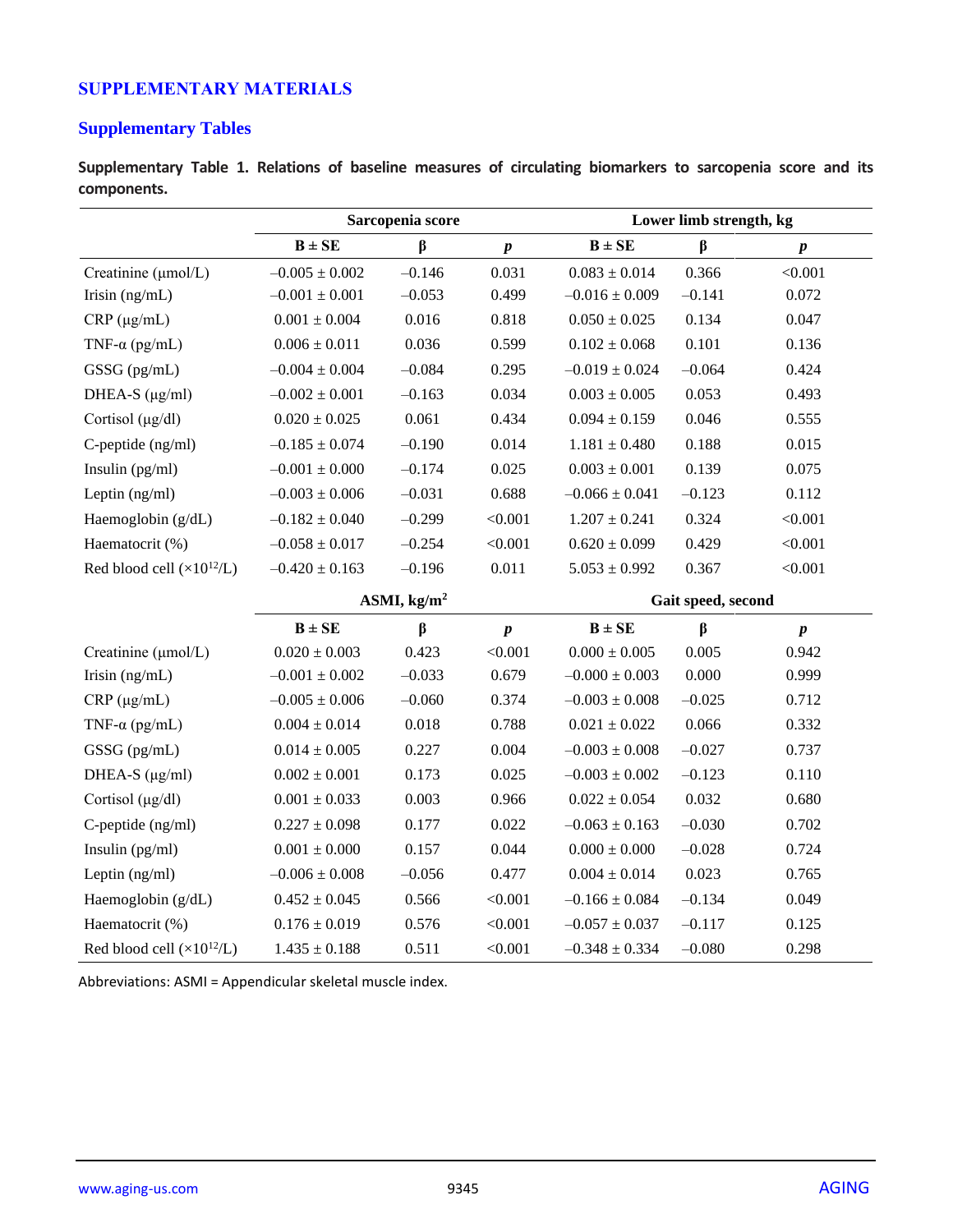|                                 | <b>Lifestyle Interventions</b> |                     |                        |                           |                           |       |                  |
|---------------------------------|--------------------------------|---------------------|------------------------|---------------------------|---------------------------|-------|------------------|
|                                 | <b>Nutritional</b>             | Cognitive           | <b>Physical</b>        | <b>Combined</b>           | <b>Control</b>            | F     | $\boldsymbol{p}$ |
| Creatinine (µmol/L)             |                                |                     |                        |                           |                           |       |                  |
| Baseline,                       | $67.07 \pm 20.115$             | $63.98 \pm 15.85$   | $71.33 \pm 25.61$      | $76.64 \pm 29.61$         | $71.62 \pm 18.211$        | 2.076 | 0.085            |
| 6 Month                         | $64.89 \pm 17.02$              | $68.53 \pm 18.72$   | $68.61 \pm 22.50$      | $78.95 \pm 33.07$         | $67.91 \pm 17.47$         | 2.088 | 0.084            |
| t, p                            | 0.364, 0.718                   | 2.163, 0.039        | $-1.012, 0.320$        | 1.270, 0.212              | $-4.109, <0.001$          |       |                  |
| Irisin $(ng/mL)$                |                                |                     |                        |                           |                           |       |                  |
| <b>Baseline</b>                 | $46.32 \pm 58.12$              | $38.06 \pm 39.21$   | $36.36 \pm 44.20$      | $36.13 \pm 44.27$         | $34.04 \pm 48.80$         | 0.334 | 0.855            |
| 6 Month                         | $36.71 \pm 37.46$              | $44.43 \pm 43.89$   | $27.52 \pm 34.67$      | $38.72 \pm 49.99$         | $30.70 \pm 41.18$         | 0.709 | 0.587            |
| t, p                            | $-1.292, 0.207$                | 1.239, 0.226        | $-1.087, 0.289$        | $-0.227, 0.822$           | $-0.575, 0.571$           |       |                  |
| $CRP(\mu g/mL)$                 |                                |                     |                        |                           |                           |       |                  |
| <b>Baseline</b>                 | $8.85 \pm 22.27$               | $6.71 \pm 10.11$    | $6.40 \pm 14.37$       | $4.86 \pm 7.40$           | $4.07 \pm 7.25$           | 0.868 | 0.484            |
| 6 Month                         | $2.57 \pm 2.76$                | $2.67 \pm 2.33$     | $3.00 \pm 4.51$        | $4.11 \pm 5.18$           | $2.36 \pm 3.35$           | 1.200 | 0.313            |
| t, p                            | $-1.890, 0.068$                | $-2.067, 0.048$     | $-1.259, 0.220$        | $-0.765, 0.449$           | $-1.927, 0.064$           |       |                  |
| TNF- $\alpha$ (pg/mL)           |                                |                     |                        |                           |                           |       |                  |
| <b>Baseline</b>                 | $9.67 \pm 2.851$               | $10.42 \pm 5.821$   | $11.09 \pm 8.30$       | $10.43 \pm 4.00$          | $9.65 \pm 2.612$          | 0.614 | 0.653            |
| 6 Month                         | $9.36 \pm 2.89$                | $8.87 \pm 2.75$     | $9.96 \pm 3.20$        | $10.01 \pm 3.86$          | $9.31 \pm 2.57$           | 0.823 | 0.512            |
| t, p                            | $-1.290, 0.206$                | $-1.26, 0.219$      | $-1.203, 0.240$        | $-2.186, 0.036$           | $-1.126, 0.269$           |       |                  |
|                                 |                                |                     |                        |                           |                           |       |                  |
| GSSG (pg/mL)<br><b>Baseline</b> | $17.62 \pm 12.73$              | $20.03 \pm 21.67$   | $22.70 \pm 21.99$      | $15.89 \pm 11.32$         | $16.18 \pm 16.08$         | 0.873 | 0.482            |
| 6 Month                         | $16.71 \pm 11.98$              | $19.52 \pm 15.28$   | $21.60 \pm 24.58$      | $17.23 \pm 21.54$         | $16.55 \pm 14.55$         | 0.380 | 0.823            |
| t, p                            | $-0.624, 0.539$                | 0.303, 0.764        | $-0.643, 0.528$        | 0.086, 0.932              | $-0.404, 0.690$           |       |                  |
|                                 |                                |                     |                        |                           |                           |       |                  |
| DHEA-S $(\mu g/ml)$             |                                |                     |                        |                           |                           |       |                  |
| <b>Baseline</b>                 | $86.42 \pm 77.93$              | $77.33 \pm 64.08$   | $102.69 \pm 98.64$     | $85.73 \pm 94.68$         | $83.96 \pm 95.92$         | 0.382 | 0.821            |
| 6 Month                         | $86.50 \pm 76.67$              | $93.27 \pm 84.61$   | $84.15 \pm 67.46$      | $76.61 \pm 72.52$         | $81.94 \pm 85.85$         | 0.191 | 0.943            |
| t, p                            | $-1.090, 0.285$                | 1.811, 0.082        | $-1.577, 0.129$        | $-0.113, 0.911$           | 0.822, 0.419              |       |                  |
| Cortisol (µg/dl)                |                                |                     |                        |                           |                           |       |                  |
| <b>Baseline</b>                 | $7.21 \pm 2.49$                | $7.06 \pm 2.38$     | $7.22 \pm 2.50$        | $7.00 \pm 2.67$           | $6.40 \pm 2.89$           | 0.561 | 0.691            |
| 6 Month                         | $7.11 \pm 2.54$                | $7.95 \pm 3.00$     | $7.37 \pm 2.56$        | $7.23 \pm 2.07$           | $6.65 \pm 2.28$           | 0.995 | 0.413            |
| t, p                            | $-0.539, 0.594$                | 1.579, 0.126        | 0.087, 0.931           | 0.491, 0.627              | $-0.470, 0.643$           |       |                  |
| C-peptide (ng/ml)               |                                |                     |                        |                           |                           |       |                  |
| <b>Baseline</b>                 | $1.39 \pm 0.74$                | $1.66 \pm 0.84$     | $1.41 \pm 0.61$        | $1.63 \pm 1.07$           | $1.59 \pm 0.90$           | 0.780 | 0.540            |
| 6 Month                         | $1.34 \pm 0.56$                | $1.60 \pm 0.69$     | $1.39 \pm 0.69$        | $1.78 \pm 0.94$           | $1.31 \pm 0.51$           | 2.571 | 0.040            |
| t, p                            | $-1.028, 0.312$                | $-0.056, 0.955$     | $-0.534, 0.598$        | 0.737, 0.467              | $-2.121, 0.045$           |       |                  |
| Insulin (pg/ml)                 |                                |                     |                        |                           |                           |       |                  |
| Baseline                        | $383.26 \pm 250.90$            | $519.85 \pm 270.95$ | 417.55 $\pm$           | 459.07 $\pm$              | $405.06 \pm$              | 1.236 | 0.298            |
|                                 |                                |                     | 273.36                 | 294.20                    | 318.20                    |       |                  |
| 6 Month                         | $419.07 \pm 302.12$            | $477.37 \pm 207.16$ | 416.61 $\pm$           | 441.66 $\pm$              | $313.01 \pm$              | 1.379 | 0.244            |
| t, p                            | $-0.936, 0.357$                | $-0.812, 0.425$     | 251.17<br>0.019, 0.985 | 295.79<br>$-0.577, 0.568$ | 252.85<br>$-3.085, 0.005$ |       |                  |
|                                 |                                |                     |                        |                           |                           |       |                  |
| Leptin (ng/ml)                  |                                |                     |                        |                           |                           |       |                  |
| <b>Baseline</b>                 | $11.86 \pm 12.21$              | $11.68 \pm 9.87$    | $11.41 \pm 10.29$      | $11.33 \pm 10.20$         | $8089 \pm 7.12$           | 0.473 | 0.755            |
| 6 Month                         | $9.60 \pm 7.55$                | $14.64 \pm 13.39$   | $9.86 \pm 7.02$        | $13.04 \pm 15.59$         | $10.89 \pm 16.59$         | 0.865 | 0.487            |
| t, p                            | $-1.559, 0.130$                | 1.053, 0.302        | $-0.992, 0.332$        | 0.890, 0.380              | $-0.903, 0.376$           |       |                  |
| Haemoglobin (g/dL)              |                                |                     |                        |                           |                           |       |                  |
| Baseline                        | $13.34 \pm 1.11$               | $12.93 \pm 1.14$    | $13.25 \pm 1.47$       | $13.26 \pm 1.66$          | $13.51 \pm 1.26$          | 1.105 | 0.355            |
| 6 Month                         | $13.38 \pm 1.17$               | $13.01 \pm 1.20$    | $13.46 \pm 1.51$       | $13.53 \pm 1.54$          | $13.20 \pm 1.32$          | 0.867 | 0.485            |
| t, p                            | $-1.030, 0.312$                | $-0.585, 0.563$     | 0.025, 0.981           | $-0.472, 0.640$           | $-0.275, 0.786$           |       |                  |

**Supplementary Table 2. Effects of multi-domain lifestyle interventions on circulating biomarker levels.**